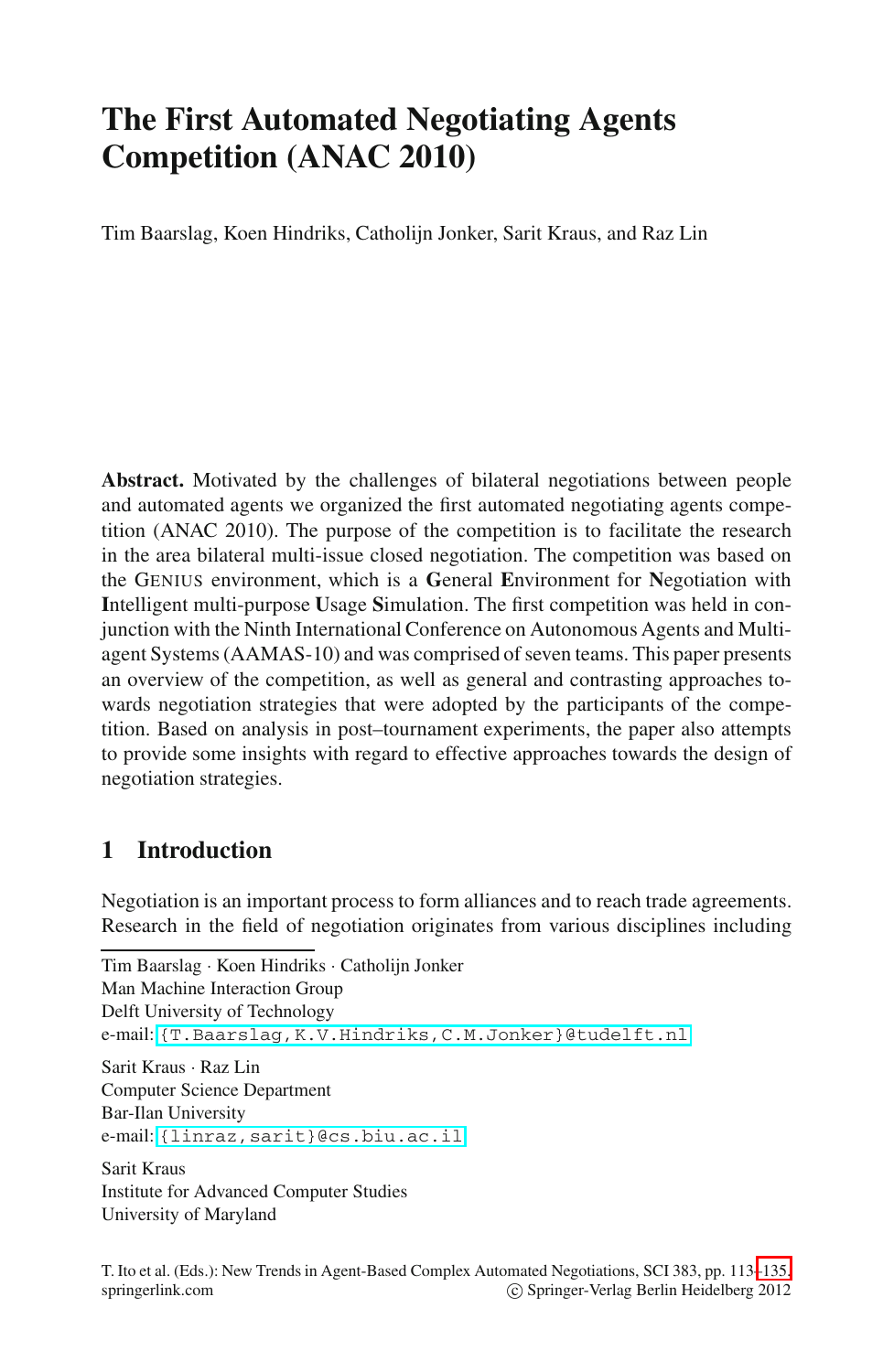economics, social science, game theory and artificial intelligence (e.g., [2, 19, 28]). Automated agents can be used side by side the human negotiator embarking on an important negotiation task. They can alleviate some of the efforts required of people during negotiations and also assist people that are less qualified in the negotiation process. There may even be situations in which automated negotiators can replace the human negotiators. Another possibility is for people to use these agents as a training tool, prior to actually performing the task. Thus, success in developing an automated agent with negotiation capabilities has great advantages and implications.

In order to help focus research on proficiently negotiating automated agents, we have organized the first automated negotiating agents competition (ANAC). The principal goals of the ANAC competition are as follows:

- Encouraging the design of agents that can profici[en](#page-21-0)t[ly](#page-21-1) [neg](#page-21-2)otiate in a variety of circumstances,
- Objectively evaluating different bargaining strategies,
- Exploring different learning and adaptation strategies and opponent models, and
- Collecting state-of-the-art negotiating agents, negotiation domains, and preference profiles, and making them available and accessible for the negotiation research community.

A numb[er o](#page-22-0)f successful negotiation strategies already exist in literature [8, 9, 14, 15, 24]. However, the results of the different implementations are difficult to compare, as various setups are use[d](#page-20-0) f[or](#page-21-3) [exp](#page--1-0)[erim](#page-22-1)ents in ad hoc negotiation environments [13, 22]. An additional goal of ANAC is to build a community in which work on negotiating agents can be compared by standardized negotiation benchmarks to evaluate the performance of both new and existing agents.

In designing proficient negotiating agents, standard game-theoretic approaches cannot be directly applied. Game [the](#page-21-4)ory models assume complete information settings and perfect rationality [29]. However, human behavior is diverse and cannot be captured by a monolithic model. Humans tend to make mistakes, and they are affected by cognitive, social and cultural factors [3, 7, 21, 26]. A means of overcoming these limitations is to use heuristic approaches to design negotiating agents. When negotiating agents are designed using a heuristic method, we need an extensive evaluation, typically through simulations and empirical analysis.

We have recently introduced an environment that allowed us to evaluate agents in a negotiation competition such as ANAC: GENIUS [22], a **G**eneral **E**nvironment for **N**egotiation with **I**ntelligent multi-purpose **U**sage **S**imulation. GENIUS helps facilitating the *design* and *evaluation* of automated negotiators' strategies. It allows easy development and integration of existing negotiating agents, and can be used to simulate individual negotiation sessions, as well as tournaments between negotiating agents in various negotiation scenarios. The design of general automated agents that can negotiate proficiently is a challenging task, as the designer must consider different possible environments and constraints. GENIUS can assist in this task, by allowing the specification of different negotiation domains and preference profiles by means of a graphical user interface. It can be used to train human negotiators by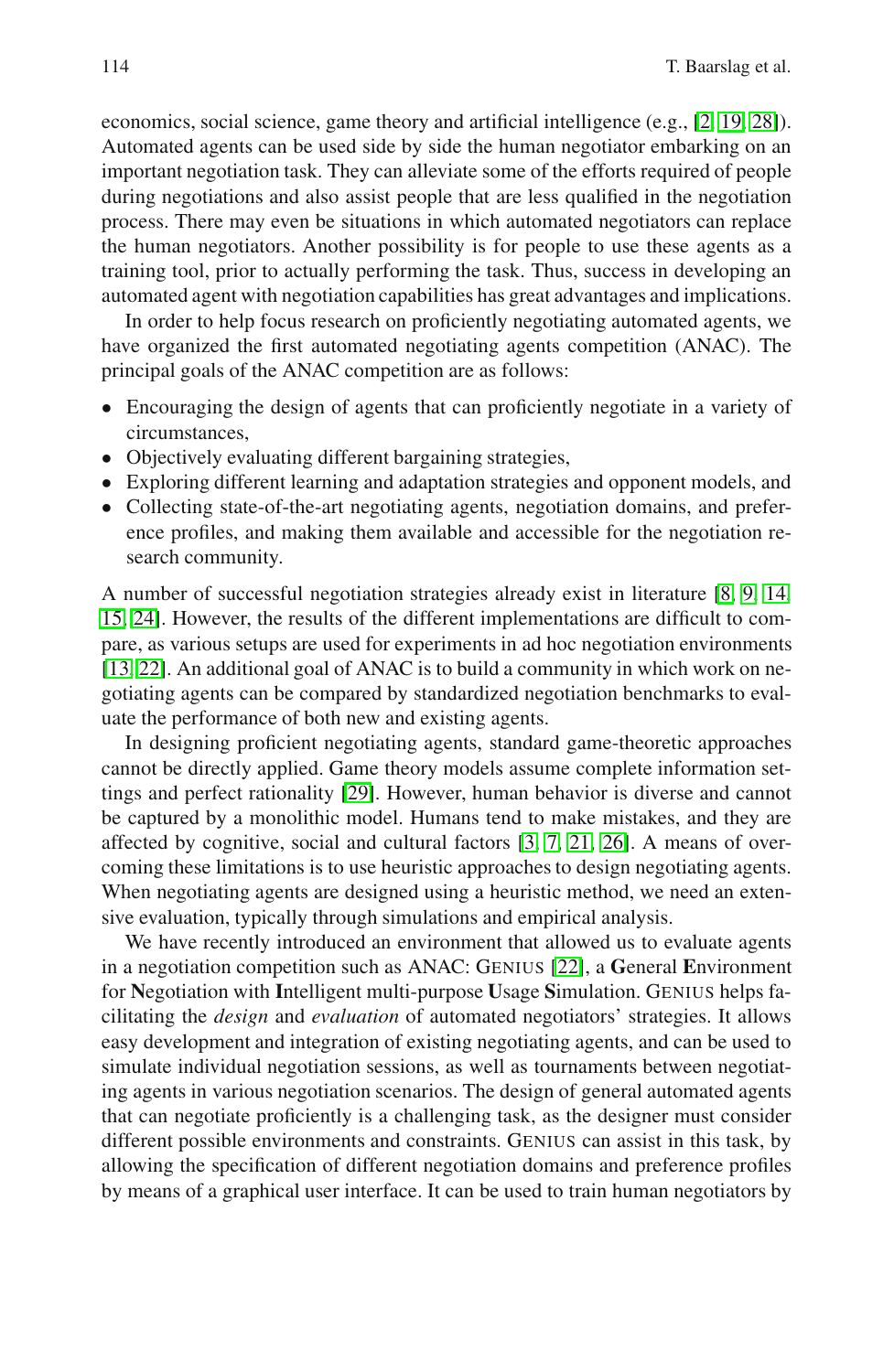means o[f neg](#page-8-0)otiations against automated agents or other people. Furthermore, it can be used to teach the design of generic automate[d n](#page--1-2)egotiating agents.

With GENIUS in place, we organized ANAC with the aim of coordinating the research into automated agent design [an](#page--1-2)d proficient negotiation strategies for bilateral multi-issue [clo](#page--1-3)sed negotiation, similar to what the Trading Agent Competition (TAC) achieved for the trading agent problem [36].

We believe ANAC is an important and useful addition to existing negotiation competitions, which are either aimed at human negotiations or have a different focus, as we explain in Section 2.8.

The remainder of this paper is organized as follows. Section 2 provides an overview over the design choices for ANAC, including the model of negotiation, tournament platform and evaluation criteria. In Section 3, we present the setup of ANAC 2010 followed by Section 4 that layouts the results of competition. In Section 5 we discuss proposed outline for the future ANAC competitions, and finally, Section 6 outlines our conclusions and our plans for future competitions.

## **[2](#page--1-0) General Design of ANAC**

One of the goals of ANAC i[s to](#page--1-1) encourage the design of agents that can negotiate in a variety of circumstances. This means the agents should be able to negotiate against any type of opponent within arbitrary domains. Such an open environment lacks a central mechanism for controlling the agents' behavior, and the agents may encounter human decision-makers who make mistakes and whose behavior is diverse, cannot be captured by a monolithic model, is affected by cognitive, social and cultural factors, etc. [3, 21]. Examples of such environments include online markets, patient care-delivery systems, virtual reality and simulation systems used for training (e.g., the Trading Agent Competition (TAC) [36]). The use of open environments is important as the automated agent needs to be able to interact with different types of opponents, who have different characteristics, e.g. people that origin from different countries and cultures. Automated negotiation agents capable of negotiating proficiently with people thus must deal with the fact that people are diverse in their behavior and each individual might negotiate in a different manner.

The design of the competition was focused on the development of negotiating strategies, rather than other aspects of the negotiation process (though not less important aspects) such as preference elicitation, argumentation or mediation. The setup of ANAC was designed to make a balance between several concerns, including:

- Strategic challenge: the game should present difficult negotiation domains in a real–world setting with real–time deadlines.
- Multiplicity of issues on different domains, with a priori unknown opponent preferences.
- Realism: realistic domains with varying opponent preferences.
- Clarity of rules, negotiation protocols, and agent implementation details.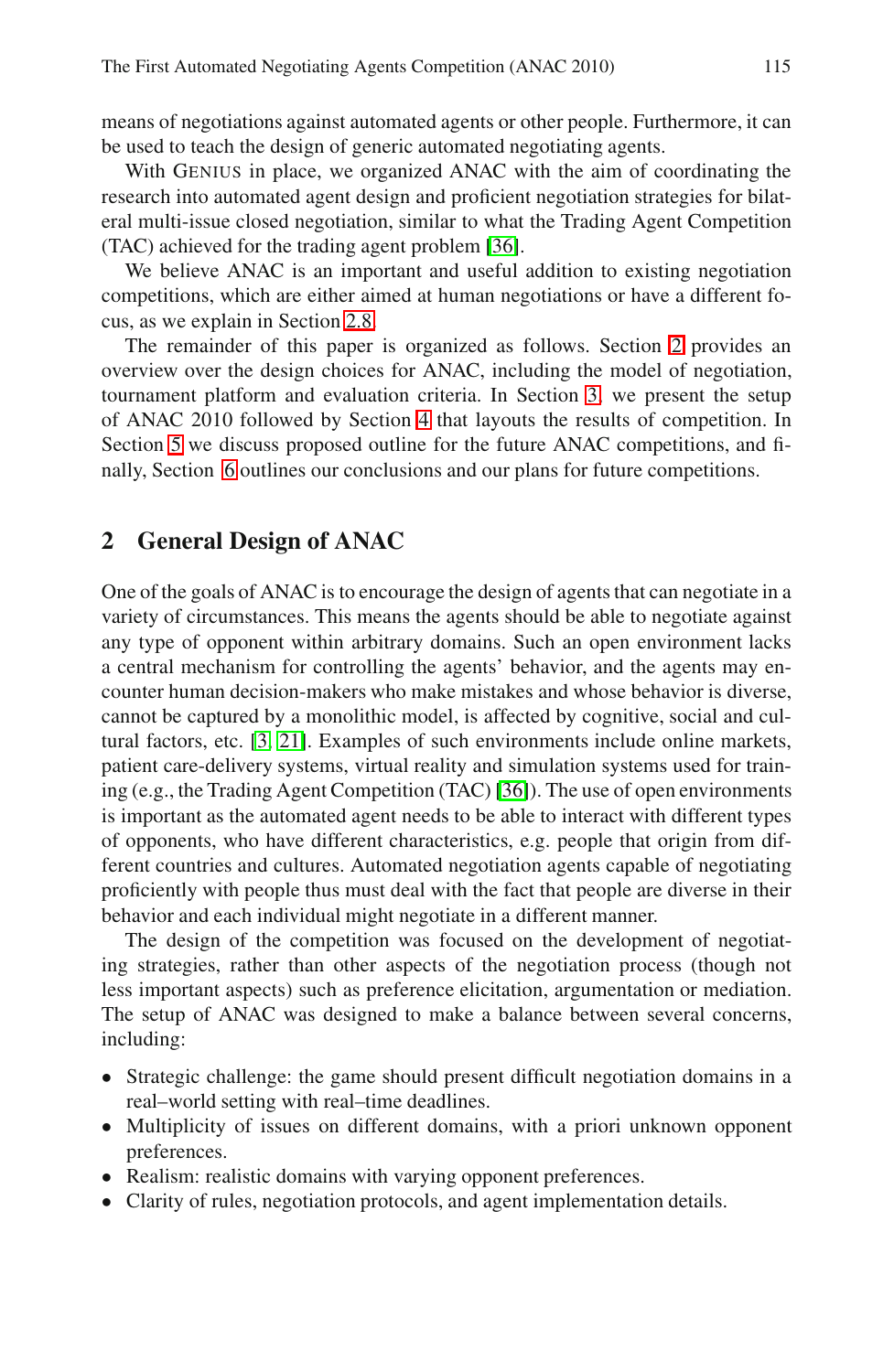We specify the general choices that were made for ANAC with regard to negotiation model and the tournament setup.

### *2.1 Negotiation Model*

In order to define the setup of the negotiation competition, we first introduce the model of negotiation that we use. In this competition, we only consider *bilateral* negotiations, i.e. a negotiation between two parties. The parties negotiate over *issues*, and every issue has an associated range of alternatives or *values*. A negotiation outcome consists of a mapping of every issue to a value, and the set  $\Omega$  of all possible outcomes is called the negotiation *domain*. The domain is common knowledge to the negotiating parties and stays fixed during a single n[egot](#page-22-2)iation session.

We further assume that both parties have certain preferences prescribed by a *preference profile* over  $\Omega$ . These preferences can be modeled by means of a utility function *U* that maps a possible outcome  $\omega \in \Omega$  to a real-valued number in the range [0,[1](#page-21-5)]. [In](#page-21-6) [cont](#page-21-7)[rast](#page-22-3) [to t](#page-22-0)he domain, the preference profile of the players is private information.

Finally, the interaction between negotiating parties is regulated by a *negotiation protocol* that defines the rules of how and when proposals can be exchanged. We use the alternating-offers protocol for bilateral negotiation as proposed in [32], in which the negotiating parties exchange offers in turns. The alternating-offers protocol conforms with our criterion to have simplicity of rules. It is widely studied [an](#page-21-4)d used in literature, both in game-theoretic and heuristic settings of negotiation (a non-exhaustive list includes [10, 19, 20, 28, 29]).

### *2.2 Tournament Platform*

As a tournament platform to run and analyze the negotiations, we use the GENIUS environment (General Environment for Negotiation with Intelligent multi-purpose Usage Simulation) [22]. GENIUS is a research tool for automated multi–issue negotiation, that facilitates the design and evaluation of automated negotiators' strategies. It also provides an easily accessible framework to develop negotiating agents via a public API. This setup makes it straightforward to implement an agent and to focus on the development of strategies that work in a general environment.

GENIUS incorporates several mechanisms that aim to support the design of a general automated negotiator. The first mechanism is an analytical toolbox, which provides a variety of tools to analyze the performance of agents, the outcome of the negotiation and its dynamics. The second mechanism is a repository of domains and utility functions. Lastly, it also comprises repositories of automated negotiators. In addition, GENIUS enables the evaluation of different strategies used by automated agents that were designed using the tool. This is an important contribution as it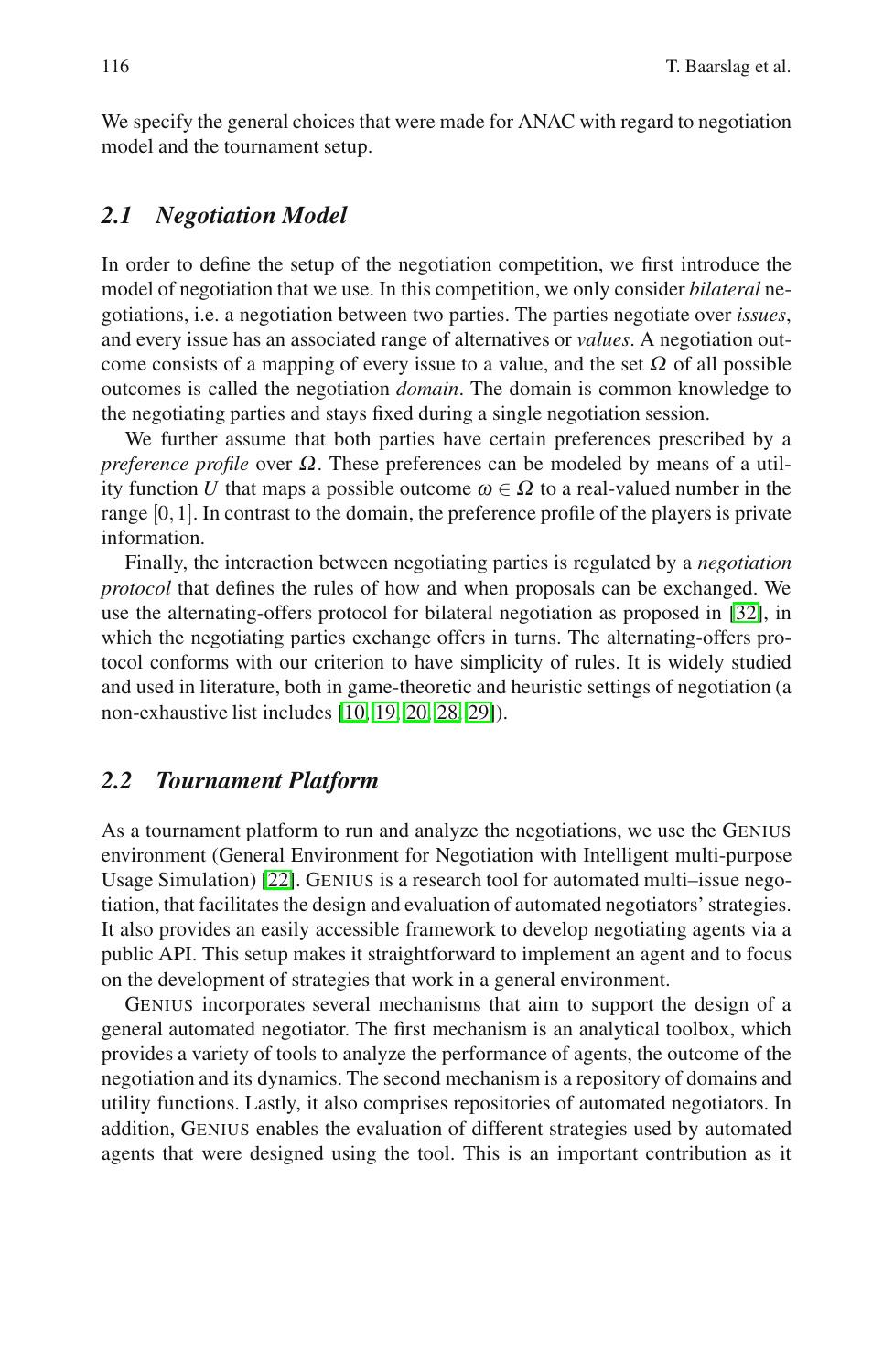<span id="page-4-0"></span>allows researchers to empirically and *objectively* compare their agents with others in different domains and settings.

# *2.3 Domains and Preference Profiles*

The specifications of the domain and preferences, such [as](#page-21-8) [th](#page-21-8)e constitution and valuation of issues, can be of great influence on the negotiation outcome. We assume that all agents have complete information about the domain, but the preference profile of the players is private information. Thus, if a strategy attempts to tailor its offers to the needs of the opponent, it is required to model the opponent. As the amount of information exchanged during the negotiation is limited in a closed negotiation, the size of the domain has a big impact on the learning capabi[litie](#page-21-9)s of the agents.

For example, for ANAC 2010, we used a domain named Itex–Cypress [18], in which a buyer and a seller of bicycle components negotiate about issues such as the price of the components and delivery times. There are few possible values per issue, [c](#page-21-10)reating a domain of only 180 potential offers. Such a small domain simplifies the task of getting a good picture of the opponent's preferences by studying its proposal behavior.

Due to the sensitivity to the domain specifics, negotiation strategies have to be assessed on negotiation domains of various sizes and of various complexity [13]. Therefore, we selected several domains for ANAC, with different characteristics.

Negotiation strategies can also depend on whether preferences of the negotiating parties are opposed or not. The notion of weak and strong opposition can be formally defined [17]. Strong opposition is typical of competitive domains, when a gain for one party can be achieved only at a loss for the other party. Conversely, weak opposition means that both parties achieve either losses or gains simultaneously.

Negotiation strategies may depend on the [opp](#page-21-11)osition of the preferences. For example, in the case of Itex–Cypress the opposition is strong as it concerns a manufacturer negotiating with a consumer. In such a case the parties have naturally opposing requirements. Hence, the selection of preference profiles should also take into account that the preference profiles have a good variety of opposition.

As stated in the negotiation model, we assume that the negotiating parties have a certain preference profile which can be modeled by a utility function *U* that maps a possible outcome to a real-valued number in [0,1].

There are various ways to represent such a utility function (cf. [16]). For ANAC, we have chosen domains without (preferential) dependencies between issues, i.e.: the contribution of every issue to the utility is linear and does not depend on the values of other issues. An advantage of independence between issues is that algorithms that search for a proposal with a particular utility can be implemented in a computationally efficient way. It also makes it easier for negotiation strategies to efficiently model the opponent's preferences, as it reduces the amount of information that is to be learned by a preference learning technique.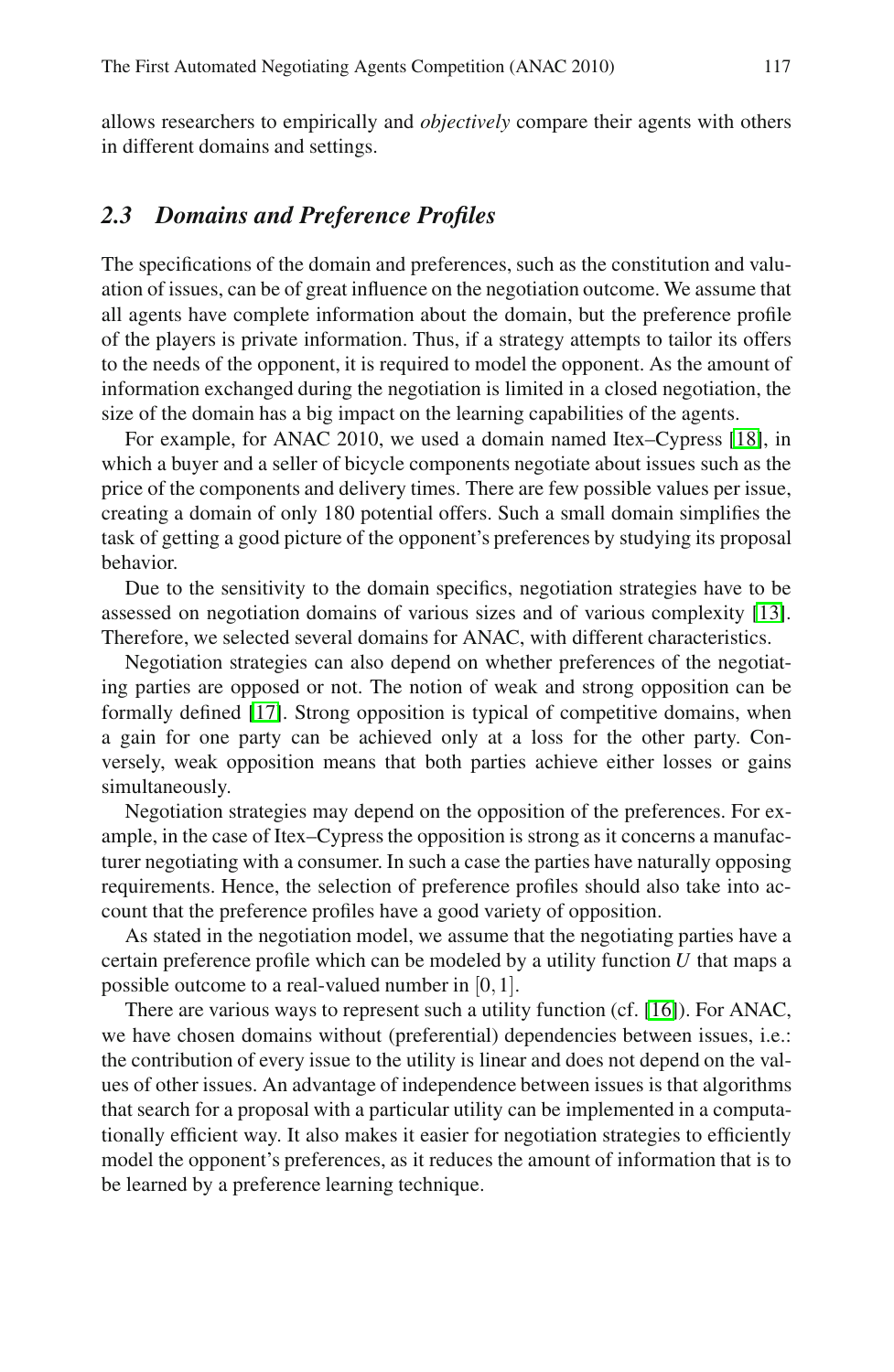When the tradeoffs between issues are (preferentially) independent, then an additive scoring system is appropriate [30]. Therefore, we assume that utility functions are additive [16, 30, 31]. That is, in a domain  $\Omega$  with an outcome  $\omega = (\omega_1, \dots, \omega_m)$ , we assume the utility function has the following form:

$$
U(\omega)=\sum_{i=1}^m w_i\cdot u_i(\omega_i),
$$

where the  $w_i$  are normalized weights (i.e.  $\sum w_i = 1$ ) and  $u_i(\omega_i)$  is an evaluation function with range  $[0,1]$  for every individual issue  $x_i$ .

## *2.4 Protocol and Deadline*

<span id="page-5-0"></span>To add to the [reali](#page-7-0)sm of the protocol, we can supplement it with a deadline and discount factors. We impose a real–time deadline on the negotiation process for both theoretical and practical reasons. The pragmatic reason is that without a deadline, the negotiation might go on forever, especially without any discount factors. Secondly, with unlimited time an agent may simply try a huge amount of proposals to learn the opponent's preferences. Another reason for introducing a real-time deadline in the alternating offers protocol is the various challenges it poses to the competitors, as described in Section 2.7. We believe that a negotiation model with a real-time deadline comes closer to realistic ne[gotia](#page-4-0)tion environment.

### *2.5 Scoring*

We now move on to a formal description of the utility and final scoring functions. Let  $\mathscr D$  be our set of domains. For every domain  $D \in \mathscr D$  two preference profiles exist,  $\mathscr{P}^D = \{P_1^D, P_2^D\}$ . Let  $\mathscr{A}$  be the set of competing agents, with  $|\mathscr{A}| = n$ . Every agent competes against all other agents on all domains (see Section 2.3), alternating between the two preference profiles defined on that domain.

Suppose agent *A* negotiates with *B* on domain  $D \in \mathcal{D}$ , where *A* has the first preference profile  $P_1^D$  and *B* uses  $P_2^D$ . If they reach a certain outcome  $\omega$ , in which *A* receives the associated utility  $U(\omega)$ , then we denote this utility with

$$
U_{A\rightarrow B}^D.
$$

Our evaluation metric is defined as follows. Every agent *A* plays against all agents  $B \in \mathscr{A}$ , with the exception that *A* will not play itself. The score for *A* is averaged over all trials, playing with both preference profiles  $P_1$  and  $P_2$  (e.g., on the Itex– Cypress domain, *A* will play both as Itex and as Cypress against all others). That is, for each profile  $P \in \mathcal{P}^D$  an average utility  $\overline{u}_D(A, P)$  is calculated for each agent:

$$
\overline{u}_D(A, P_1) = \frac{1}{n-1} \sum_{B \in \mathscr{A} \setminus \{A\}} U_{A \to B}^D,
$$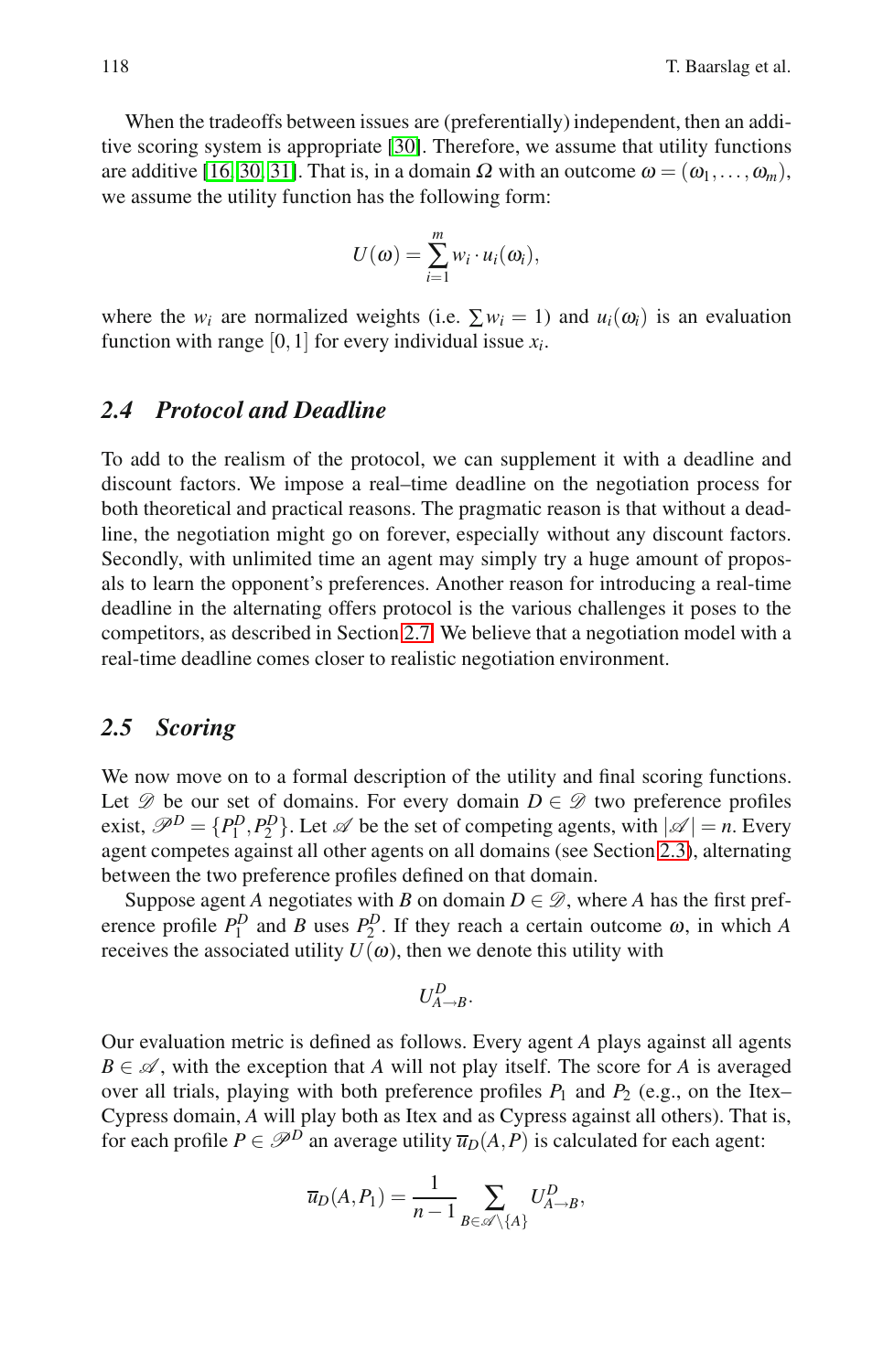and

$$
\overline{u}_D(A, P_2) = \frac{1}{n-1} \sum_{B \in \mathscr{A} \setminus \{A\}} U_{B \to A}^D.
$$

The average utility is then re-normalized using the maximum and minimum utility achieved by all other agents for that profile:

$$
\widetilde{u}_D(A,P) = \frac{\overline{u}_D(A,P) - \min_{B \in \mathscr{A} \setminus \{A\}} \overline{u}_D(B,P)}{\max_{B \in \mathscr{A} \setminus \{A\}} \overline{u}_D(B,P) - \min_{B \in \mathscr{A} \setminus \{A\}} \overline{u}_D(B,P)}.
$$

This gives a score per profile, which is averaged over the two profiles in the domain to give an overall normalized domain-score. The domain-score is then averaged over all trials and the final score  $s(A)$  of an agent is determined as an average of the domain-scores:

$$
s(A) = \frac{1}{|\mathscr{D}|} \sum_{D \in \mathscr{D}} \left( \frac{1}{2} \widetilde{u}_D(A, P_1) + \frac{1}{2} \widetilde{u}_D(A, P_2) \right).
$$

### *2.6 ANAC Rules*

To enter the competition the teams had to register and upload their agents by a given deadline. The time frame for the submission allowed teams to upload their agents for compliance checks prior to the official deadline.

The tournament itself consists of several rounds. If more than 16 agents are submitted, a qualifying round is held to select the best 16 agents. If an insufficient number of agents is submitted we preserved the right to either run one final round, or to add agents from the repository available at GENIUS at the moment in which we run the qualifying rounds. During the qualifying rounds, tournaments will be played with four agents each, the winners of those tournaments go to the next qualifying round until there are 16 agents in the competition. The top 16 agents proceed to the quarter finals. During the quarter finals rounds, four tournaments are played with four agents each, the top two agents then proceed to the semi-finals. During the semi-finals, two tournaments are played with four agents each, the best two agents proceed to the finals. The finals consist of one tournam[ent w](#page-5-0)ith the best four agents of the semi-finals. The best agent wins the competition. In case two agents share the best score, the average results of the two agents when playing against each other will be used to determine the winner.

The domains and preference profiles used during the competition are not known in advance and were designed by the organizing team. The size of the domains can be up to 10 issues. The structure of a negotiation domain is fixed before the tournament and cannot be changed during negotiation.

An agent's success is measured using the evaluation metric (see Section 2.5) in all negotiations of the tournament for which it is scheduled.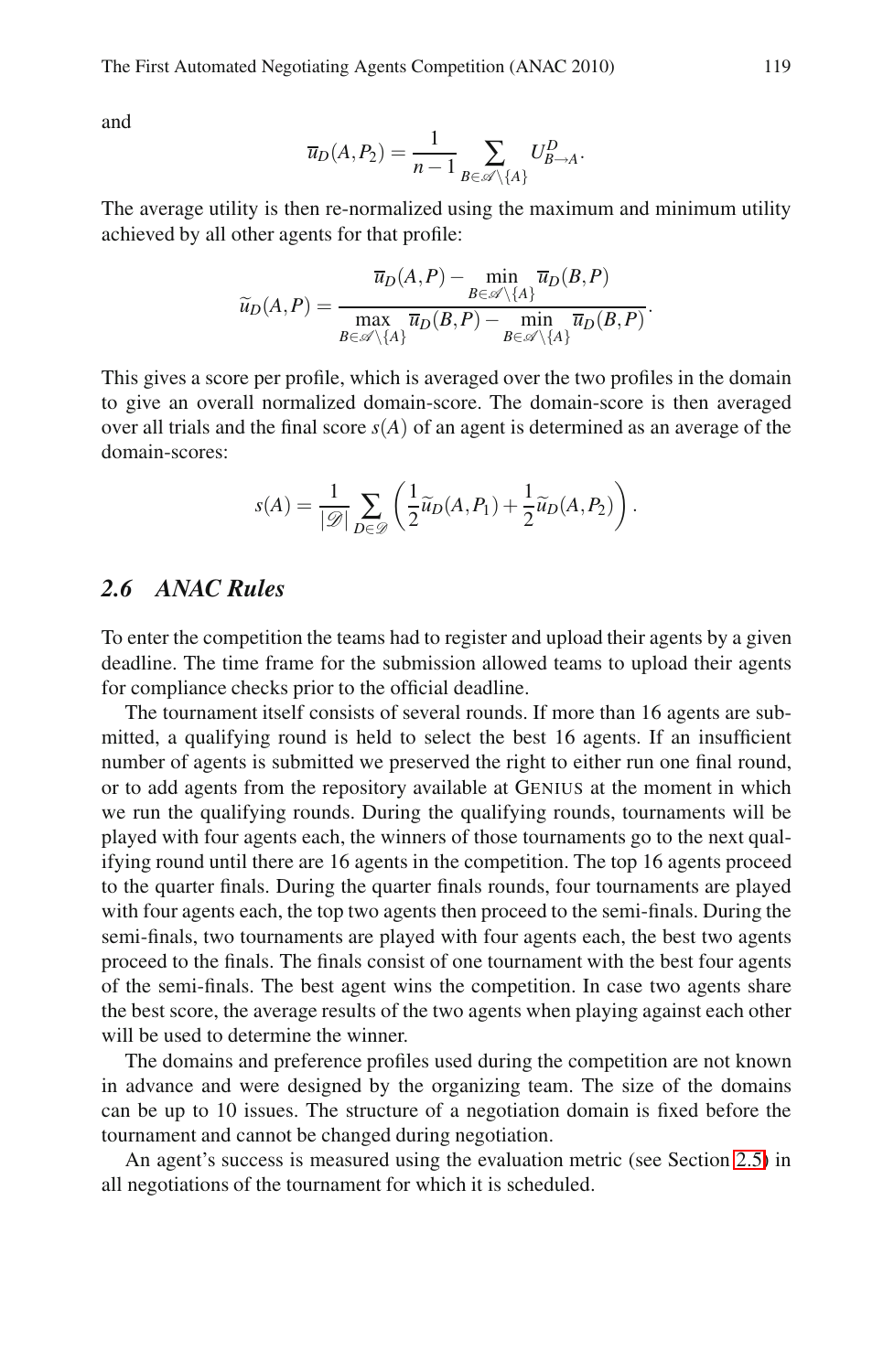Agents can be disqualified for violating the spirit of fair play. In particular, the following behaviors were strictly prohibited:

- <span id="page-7-0"></span>• Design an agent in such a way that it benefits some specific other agent.
- Communication with the agent during the competition.
- Alter the agent during the competition.
- Denial-of-service attacks.
- Agents employ API operations for the purpose of occupying or loading the game servers.

### *2.7 Challenges*

Our aim in designing ANAC was to provide a strategic challenge on multiple accounts. According to our goals set forward in Section 1, we selected real-life domains containing multiple issues and preference profiles that are unknown to the opponent. Our setup guarantees the participating teams have to deal with the following challenges:

#### Incomplete information

Suppose an agent wants to model the utility function of the opponent. Because of incompleteness of information about the opponent, it has to learn the opponent's preferences during the negotiation by studying the proposal behavior. Our protocol only allows proposals to be exchanged, so the communication between the agents is very limited. This prevents agents to share information about their preferences, other than by their proposal behavior. Consequently, if agents want to use an opponent model to make effective proposals, they have to make use of a sophisticated learning technique.

#### Domain complexity

Analyzing the domain for beneficial outcomes is essential when implementing an efficient proposal strategy. Even when an agent has gathered information about its opponent, it still has to be able to find win–win situations, for example by computing the Pareto frontier.

#### Real-time deadline

Dealing with all of the above while taking into account a real–time deadline. Agents should be more willing to concede near the deadline, as a break-off yields zero utility for both agents. A real–time deadline also makes it necessary to employ a strategy to decide when to accept an offer. Deciding when to accept involves some prediction whether or not a significantly better opportunity might occur in the future.

Some parts of ANAC are less demanding: the utility functions are (linearly) additive functions, so there are no dependencies between issues. This means the utility of an offer can be effectively computed and conversely, a proposal of a certain utility can be easily generated. Moreover, additive utility functions make it fairly easy to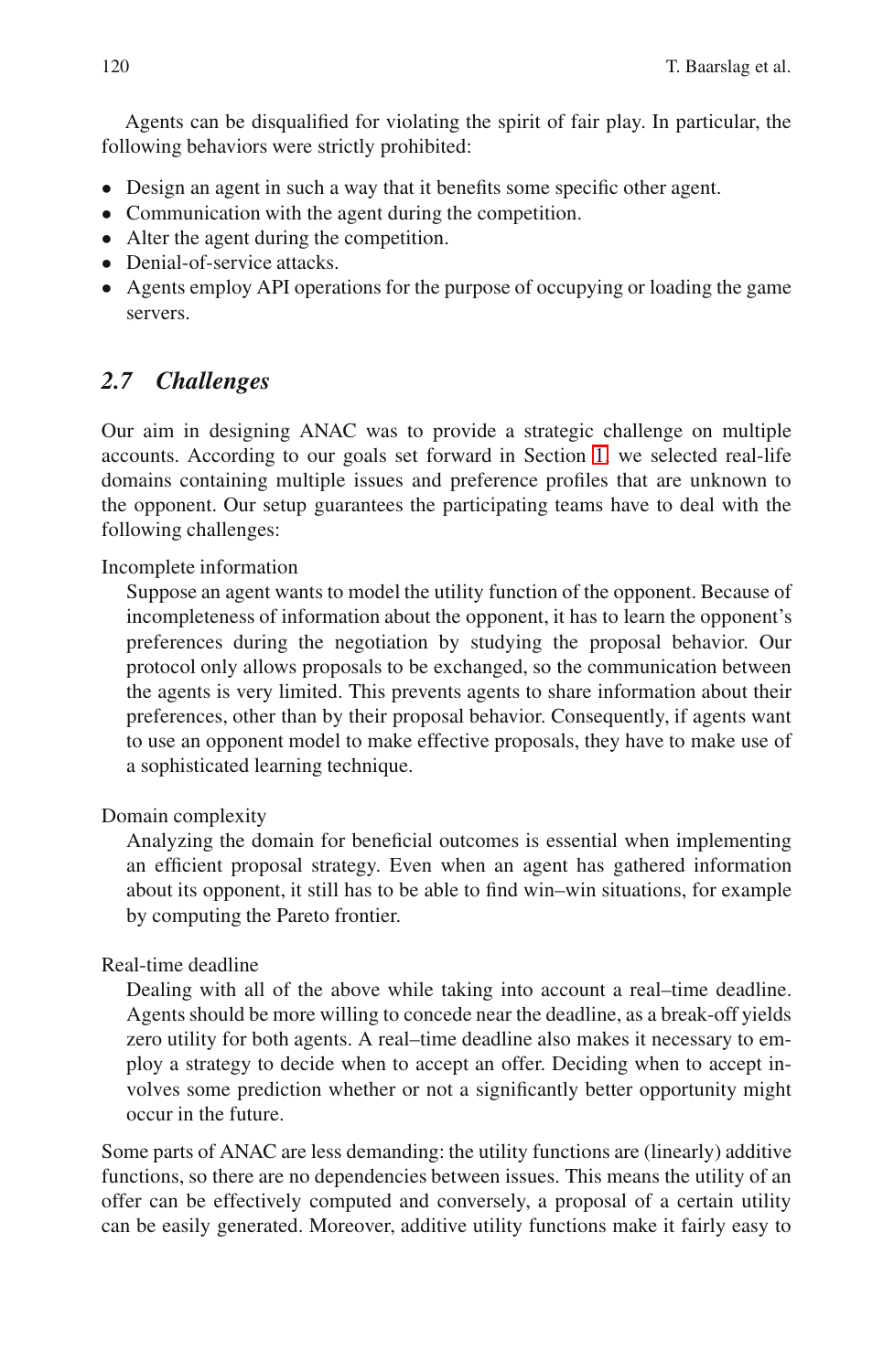<span id="page-8-0"></span>enumerate proposals from best to worst. Secondly, agents are completely aware of their own pr[efer](#page-21-12)[enc](#page-22-4)[es a](#page-22-5)[nd t](#page--1-1)he corresponding utility values.

# *2.8 Related Competitions*

Some parts of the Trading Agent Competition (TAC) and the Agent Reputation Trust (ART) Competition also relate to automated agents negotiation. We provide a short description of both competitions and outline the differences with ANAC. For 2010, TAC is divided into three games [12, 27, 34, 36]:

#### TAC SCM

TAC Supply Chain Management was designed to simulate a dynamic supply chain environment. Agents have to compete to secure customer orders and components required for production. In order to do so, the agents have to plan and coordinate their activities across the supply chain. Participants face the complexities of supply chains, which admits a variety of bidding and negotiation strategies.

### TAC/AA

In the TAC Ad Auction, game entrants design and implement bidding strategies for advertisers in a simulated sponsoring environment. The agents have to bid against each other to get an ad placement that is related to certain keyword combinations in a web search tool. The search engine simulates clicks and sale conversions, yielding revenues for the advertiser. The advertiser strategies have to decide which keywords to bid on, and what prices to offer. Therefore, the strategies have to optimize their data analysis and bidding tactics to maximize their profit.

#### **CAT**

The CAT Competition or TAC Market Design is a reverse of the normal TAC game: as an entrant you define the rules for matching buyers and sellers, while the trading agents are created by the organizers of the competition. Entrants have to compete against each other to build a robust market mechanism that attracts buyers and sellers. The market needs to make profit by setting appropriate commission fees and at the same time attract enough traders, while also adapting to changing environmental conditions.

Some elements of TAC have similar challenges as posed by ANAC, especially the games of TAC SCM and TAC/AA. The games can get very complex and the domains of the games are specifically chosen to model a certain scenario of a trading agent problem. On the other hand, the entrants of ANAC have to consider very general negotiation domains when they design their agents. This makes it very easy to implement a simple agent that can participate in ANAC.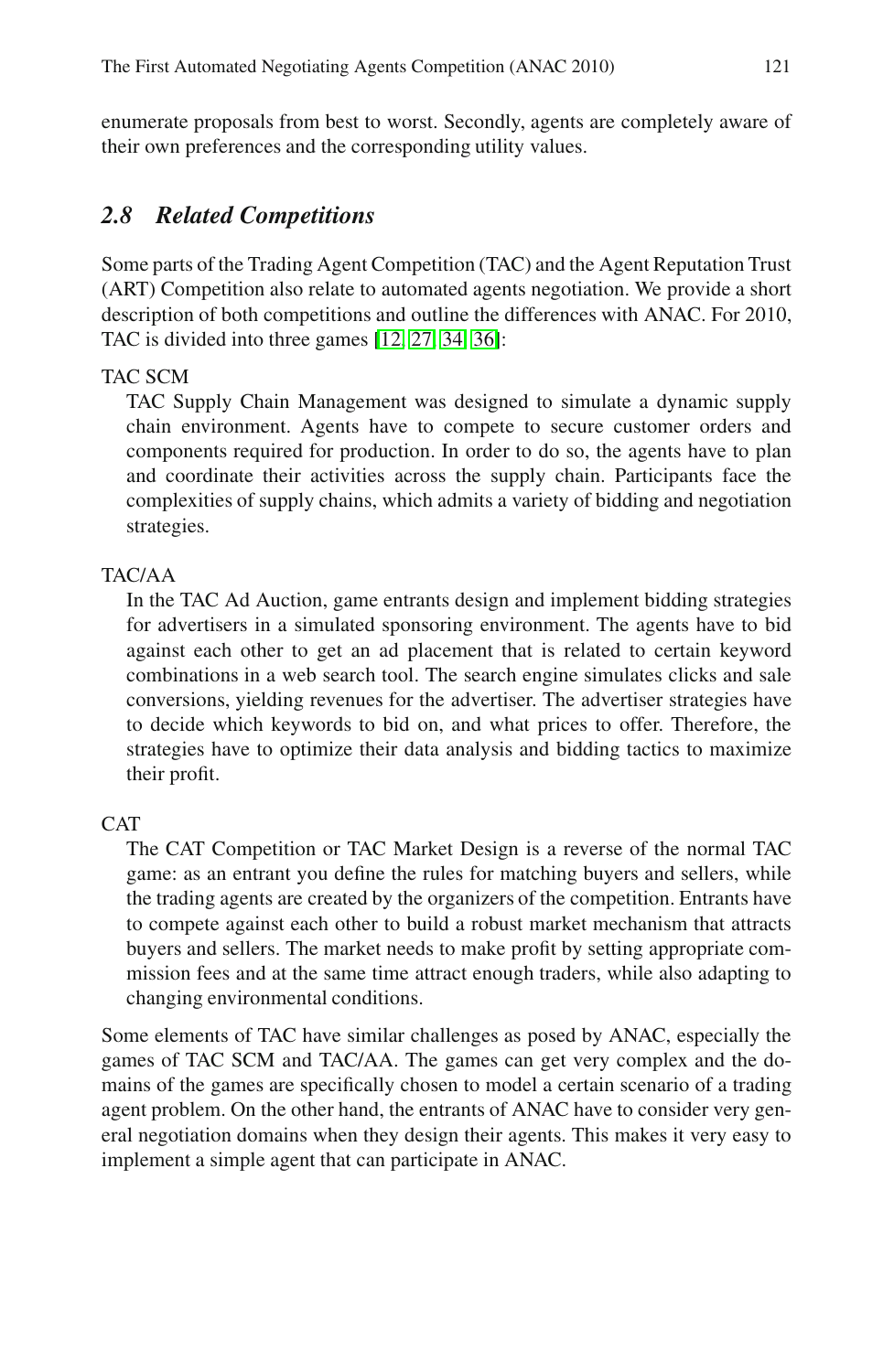We believe that the ANAC is already very challenging despite its seemingly simple setup. The current design of ANAC poses a lot of challenges, such as a real timeline and the incomplete information of the opponent's preferences (see also Section 2.7). Moreover, a transparent setup makes it easier to allow insight into the implications of design choices.

The Agent Reputation Trust (ART) Competition [6, 11] is also a negotiating agent competition with a testbed that allows the comparison of different strategies. The ART competition simulates a business environment for software agents that use the reputation concept to buy advices about paintings. Each agent in the game is a service provider responsible for selling its opinions when requested. The agent can exchange information with other agents to improve the quality of their appraisals. The challenge is to perceive when an agent can be trusted and to establish a trustworthy reputation.

Compared to ANAC, the focus of ART is more on trust: the goal is to perceive which agents can be trusted in a negoti[atio](#page--1-4)n process and what reputation should be attributed to each agent.

# **3 Design of ANAC 2010**

ANAC 2010 was held at the Ninth International Conference on Autonomous Agents and Multiagent Systems (AAMAS-10) in Toronto, Canada, with presentations of the participating teams and a closing discussion (see Section 5). AAMAS is a wellsuited platform to host the competition, as it is the premier scientific conference for research on autonomous agents and multiagent systems, which includes researchers on automated negotiation. It brings together an international community of researchers that are well-suited to tackle the automated agents negotiation challenges posed by ANAC.

### *3.1 Teams*

ANAC 2010 had seven participating teams from five different universities, as listed in Table 1.

**Table 1** The participating teams of ANAC 2010

| IAMhaggler             | University of Southampton           |
|------------------------|-------------------------------------|
| <b>IAMcrazyHaggler</b> | University of Southampton           |
| Agent K                | Nagoya Institute of Technology      |
| Nozomi                 | Nagoya Institute of Technology      |
| <b>FSEGA</b>           | Babes Bolyai University             |
| <b>Agent Smith</b>     | <b>TU</b> Delft                     |
| Yushu                  | University of Massachusetts Amherst |
|                        |                                     |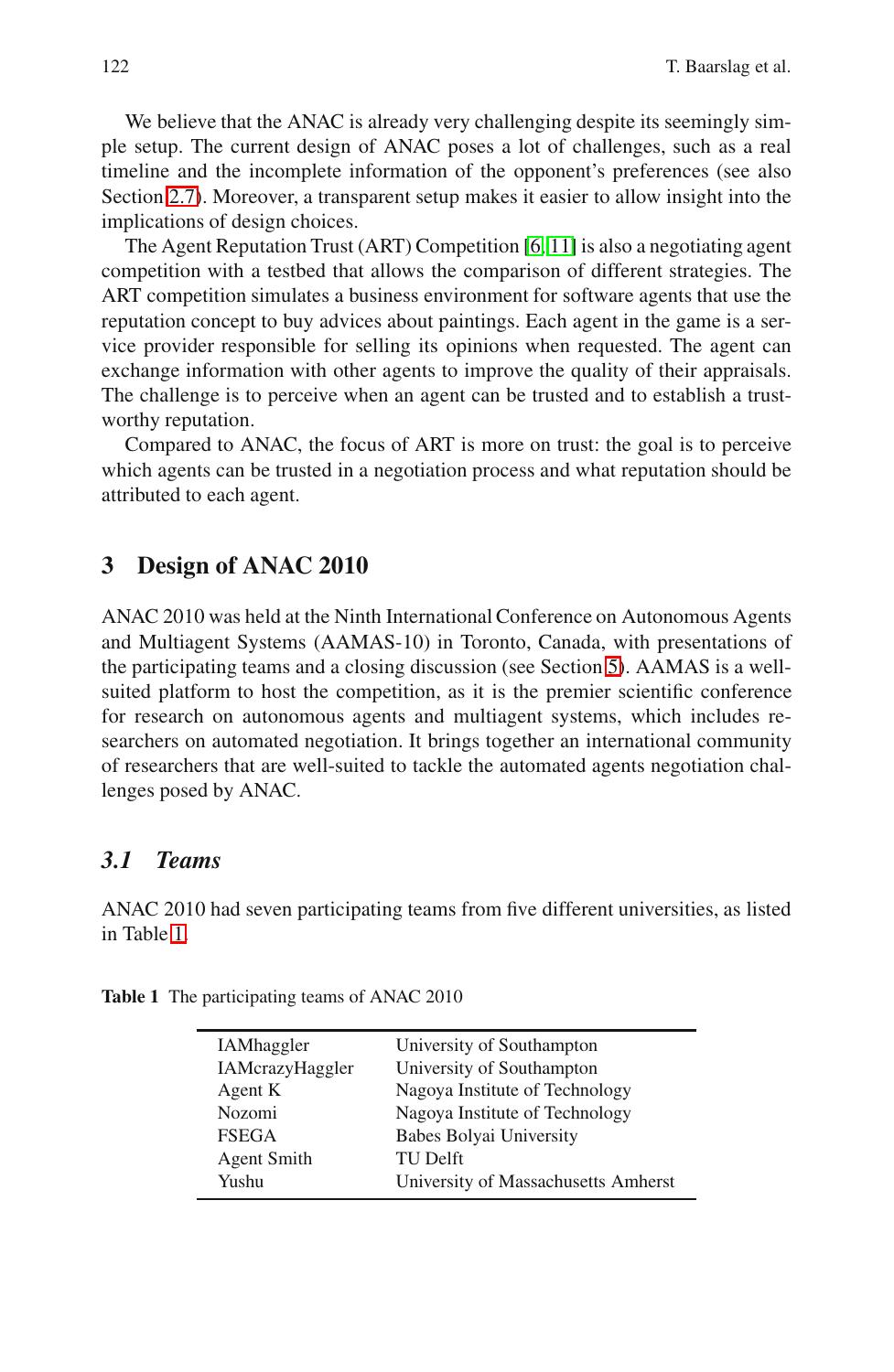# *3.2 Domains*

We approached the design of ANAC to comply with the goals that were described in Section 1. [Bec](#page-21-8)ause ANAC is aimed towards multi-issue negotiations under uncertainty in open environments, we selected the following domains and profiles after the participating agents had been submitted. We aimed for a good spread of the relevant parameters, such as the number of issues, the number of possible proposals and the opposition of the domain (see Table 2).

#### **Itex–Cypress**

Our first scenario, taken from [18], is a buyer–seller business negotiation for one commodity. It involves representatives of two companies: Itex Manufacturing, a producer of bicycle components and Cypress Cycles, a builder of bicycles. There are four issues that both sides have to discuss: the price of the components, delivery times, payment arrangements and terms for the return of possibly defective parts. An example outcome would be:

#### (\$[3.98](#page-21-4), [45](#page-21-15) days, payment upon delivery, 5% spoilage allowed).

<span id="page-10-0"></span>The opposition is strong in this domain, as the manufacturer and consumer have naturally opposing needs and requirements. Altogether, there are 180 potential offers that contain all combinations of values for the four issues.

#### **Zimbabwe–England**

The second domain taken from [22, 23] involves a case where England and Zimbabwe are negotiating to reach an agreement in response to the world's first public health treaty: the World Health Organization's Framework Convention on Tobacco Control. The leaders of both countries must reach an agreement on five issues:

#### **1. Funding amount**

The total amount to be deposited into a fund to aid countries that are economically dependent on tobacco production. This issue has a negative impact on the budget of England and a positive effect on the economy of Zimbabwe. The possible values are no agreement, \$10, \$50 or \$100 billion. Thus, this issue has a total of four possible values.

#### **2. Other aid programs**

The impact on other aid programs. If other aid programs are reduced, then this will create economic difficulties for Zimbabwe. Possible values are:

- a. No reduction;
- b. Reduction equal to half of the fund;
- c. Reduction equal to the whole size of the fund;
- d. No agreement.

Thus, a total of four possible values are allowed for this issue.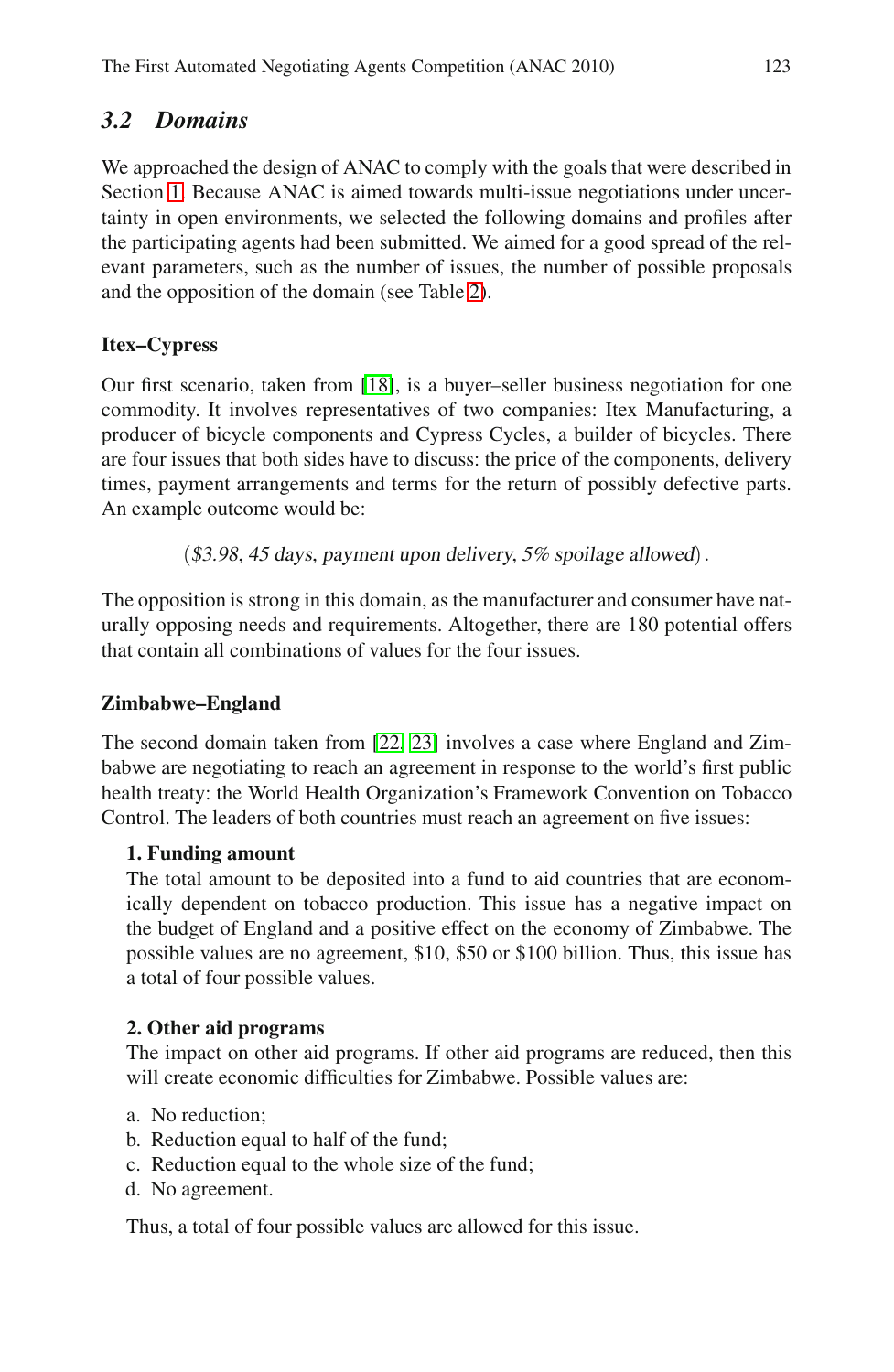# **3.&4. Trade barriers**

Trade issues for both countries. Zimbabwe and England can use trade barriers such as tariffs (taxes on imports) or they can abstain from restrictive trade barriers to increase imports from the other party.

There is a trade-off in revenue of these policies: tariffs increases short-time revenue, but can lead to higher consumers prices. Decreasing import is good for local industries but it can decrease costumer welfare due to the increase in costumer costs. There are actually two issues here: the trade barriers that either side decides to use. Zimbabwe's possible values are divided between

- a. Reducing tariffs on imports;
- b. Increasing tariffs on imports;
- c. No agreement.

While England can choose between

- a. Reducing imports;
- b. Increasing imports;
- c. No agreement.

Thus, a total of three possible values are allowed for each of the two issues.

# **5. Creation of a forum**

A forum can be created to explore other arrangements for health-issues. Zimbabwe would like to establish such a fund, to be able to apply to other global health agreements in the future, while this would be costly for England. The four possible values are:

- a. Creation of a fund;
- b. Creation of a committee that will discuss the creation of a fund;
- c. Creation of a committee that will develop an agenda for future discussions;
- d. No agreement.

Consequently, the domain has a total of  $4^3 \cdot 3^2 = 576$  possible agreements. England and Zimbabwe have contradictory preferences for the first two issues, but the other issues have options that are jointly preferred by both sides, making it a domain of medium opposition.

# **Travel**

Our final domain has two persons negotiating to go on holiday to a location. From a small travel recommendation system we obtained multiple real–life profiles of travelers. They can each list their preferences on properties of a holiday destination:

- 1. Atmosphere.
- 2. Amusement.
- 3. Culinary.
- 4. Shopping.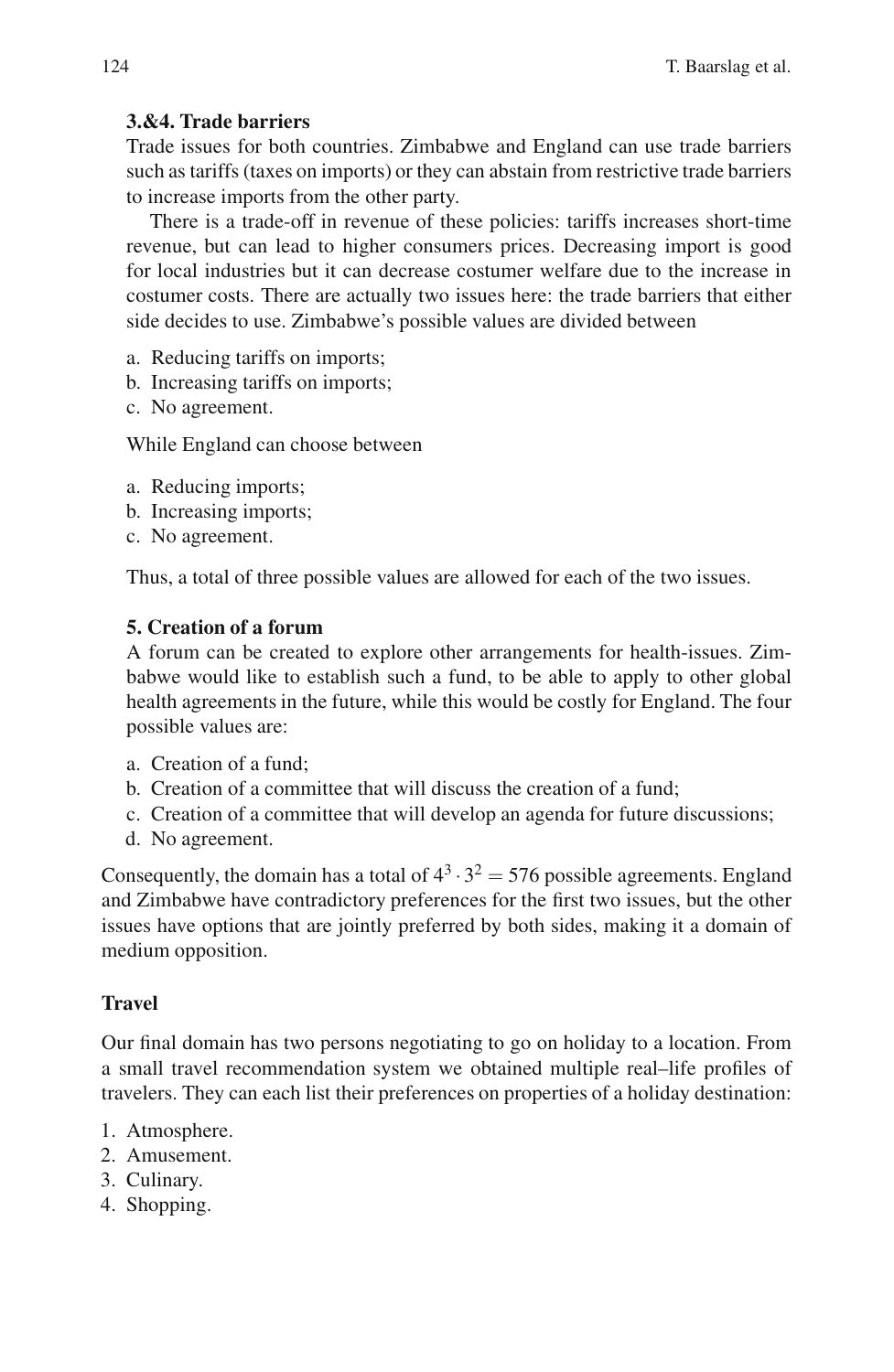- 5. Culture.
- 6. Sport.
- 7. Environment.

There are seven issues to discuss, all with a fairly large amount of choices. This leads to a big offers space of 188,160 possibilities. A sample negotiation outcome reads:

(Hospitable, Nightlife and entertainment, International cuisine, Small boutiques, Art galleries, Outdoor activities, Parks and gardens).

The opposition is weak in this domain, because traveling friends may have very compatible interests. Still the challenge is to find this optimal outcome in such a big search space.

**Table 2** The domains used in ANAC 2010

|                   | Itex-Cypress | Zimbabwe-England | <b>Travel</b> |
|-------------------|--------------|------------------|---------------|
| Number of issues  |              |                  |               |
| Size              | 180          | 576              | 188,160       |
| <b>Opposition</b> | Strong       | Medium           | Weak          |

# *3.3 Deadline*

We impose a [rea](#page--1-4)l–time deadline on the negotiation process for reasons stated in Section 2.4. In ANAC 2010, the agents are bound to three minutes *each* to deliberate. This allowed every agent to utilize the same CPU time, but it forces agents to keep track of the time that the opponent has left. This feature may undergo a small change in the next ANAC (see Section 5).

While the domains of the first ANAC competition did not include any discount factors, we do plan to add this feature to the next ANAC competition to be held in 20[11 \(se](#page-5-0)e the discussion in Section 5).

# **4 Tournament Results**

We describe the normalized domain scores of every agent in ANAC 2010 in Table 3. The normalized domain score is obtained by averaging the score against the other agents on multiple trials. All agents use both of the profiles that are linked to a domain (see Section 2.5 for more details on the scoring). The final score is listed in the last column, thus making *Agent K* the winner of ANAC 2010.

## *4.1 Overall Scoring*

For every domain, due to the normalization of the scores, the lowest possible score is 0 and the highest is 1. The fact that the maximum and minimum score are not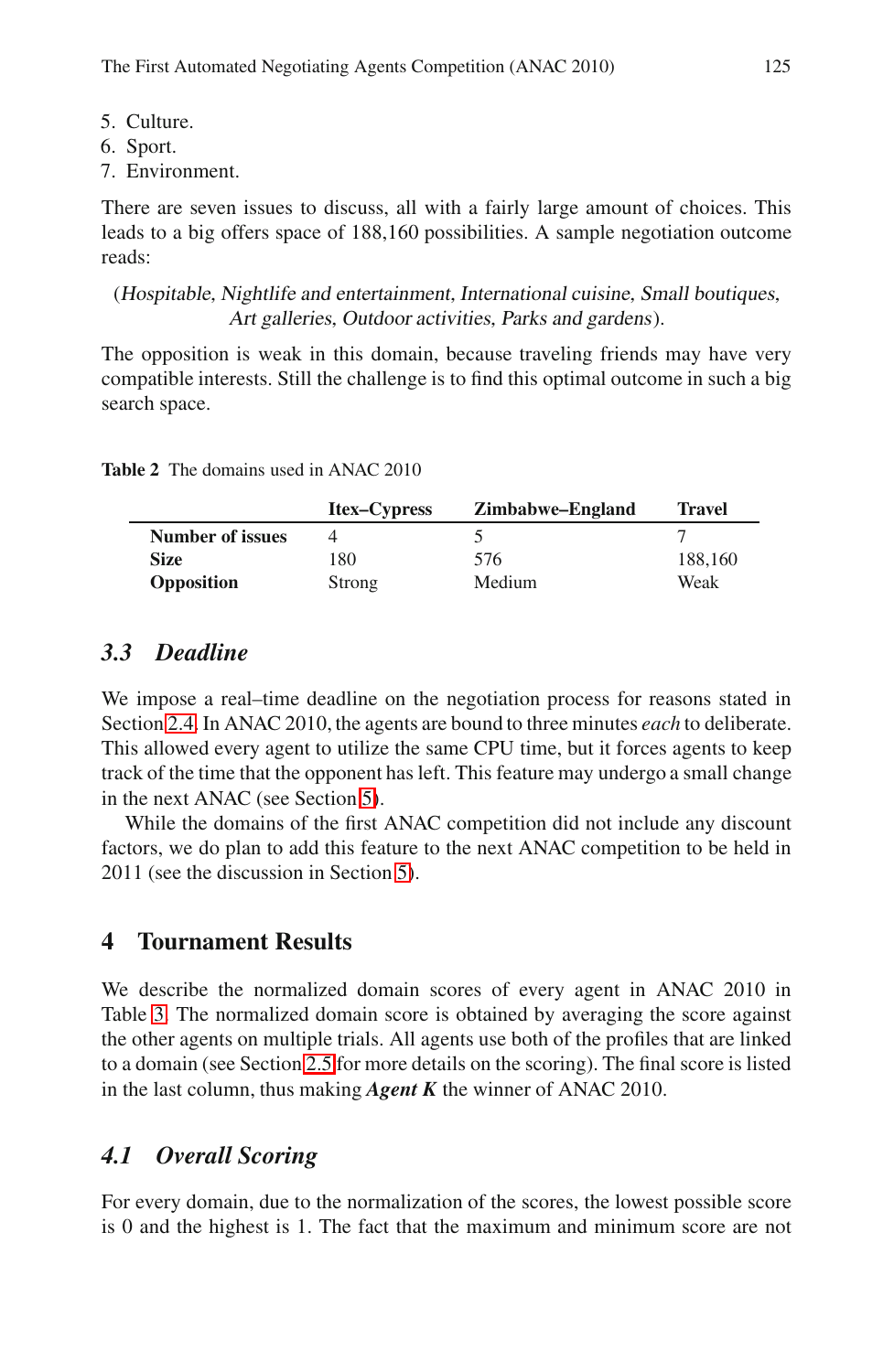|      |                    | Score per domain |          |               |       |
|------|--------------------|------------------|----------|---------------|-------|
| Rank | Agent              | <b>Itex-Cyp</b>  | Eng-Zimb | <b>Travel</b> | Avg   |
|      | Agent K            | 0.901            | 0.712    | 0.685         | 0.766 |
| 2    | Yushu              | 0.662            | 1.0      | 0.250         | 0.637 |
| 3    | Nozomi             | 0.929            | 0.351    | 0.516         | 0.599 |
| 4    | IAMhaggler         | 0.668            | 0.551    | 0.500         | 0.573 |
| 5    | <b>FSEGA</b>       | 0.722            | 0.406    | $\Omega$      | 0.376 |
| 6    | IAMcrazyHaggler    | 0.097            | 0.397    | 0.431         | 0.308 |
|      | <b>Agent Smith</b> | 0.069            | 0.053    | $\Omega$      | 0.041 |

**Table 3** Normalized scores of every agent per domain

always achieved, can be explained by non-deterministic behavior of the agents: the top-ranking agent on one domain does not always obtain the maximum score on every trial.

Agent <sup>K</sup> has won by a big margin, but it only managed to dominate on the Travel domain. On both Itex–Cypress and England–Zimbabwe, it earned second place after Nozomi and Yushu, respectively. Its consistent high scoring made Agent <sup>K</sup> the winner of ANAC. Only IAMhaggler managed to mirror this consistent scoring on all three domains.

## *4.2 Negotiation Strategies*

We present a discussion of the strategies used by the participating agents. We compare the strategies by highlighting both common and contrasting approaches taken in the general strategic design. We are concerned with the following aspects of proposal strategies:

#### Proposal behavior

For every agent, we give a brief overview of the basic decisions that comprise the agents' inner proposal loo[p. W](#page-22-6)e also describe the criteria for accepting an offer. Either of the two can be decided in a deterministic or non-deterministic manner.

Learning

In order to reach an advantageous negotiation agreement, it is beneficial to have as much information about the preference profile of an opponent as possible. If an agent can take into consideration the opponent's interests and learn during their interactions, then their utility might increase [37]. Because of the closed negotiation setting of ANAC, the negotiating parties exchange only proposals, but they do not share any information about their preferences. To overcome this problem, a negotiating agent may try to obtain a model of the preference profile of its opponent by means of learning.

For the participating agents, we are concerned how their strategies model the opponent.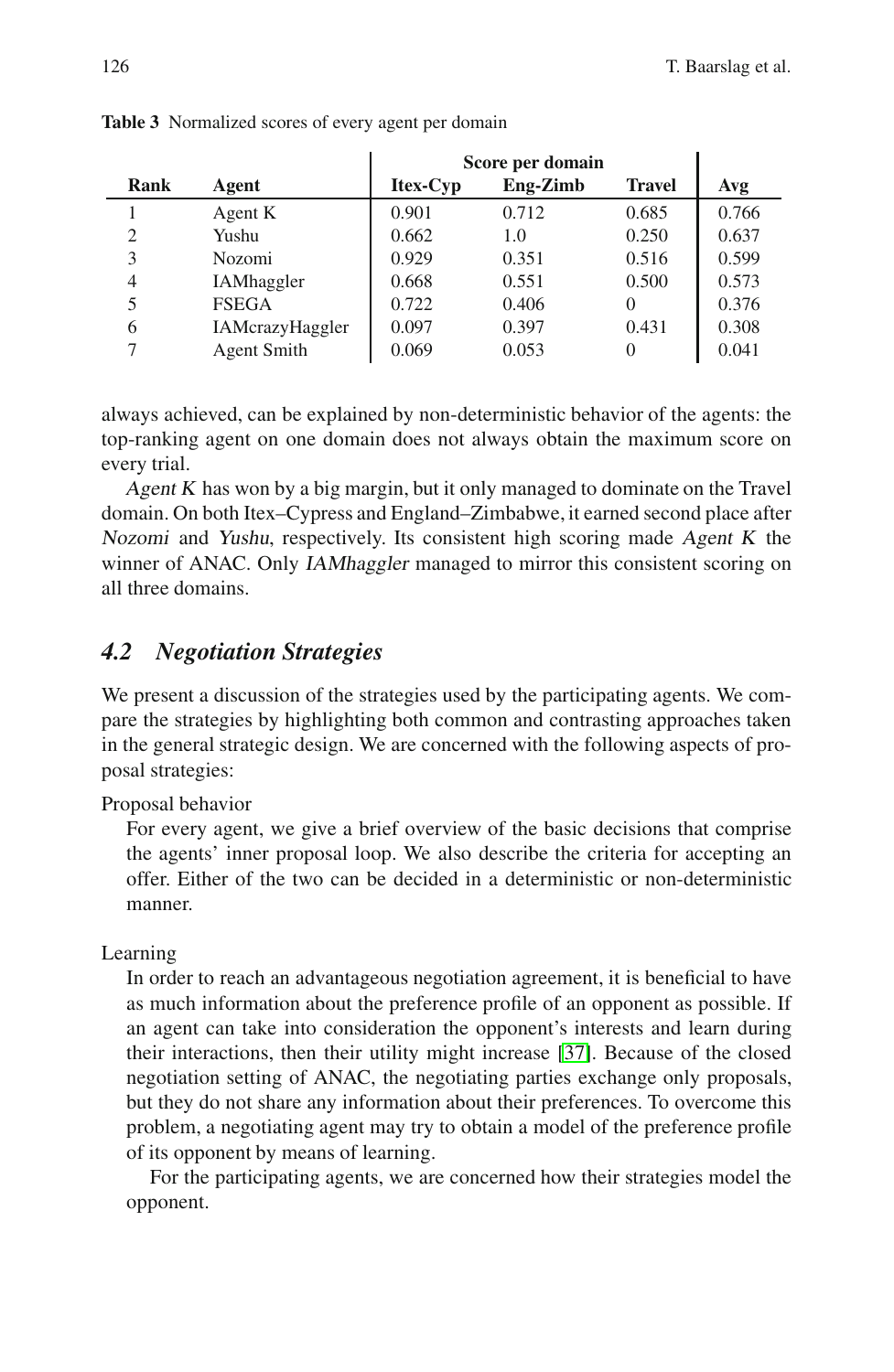#### Timing aspects

There are substantial risks associated with delaying the submission of a proposal at the end of the negotiation. These risks arise from unpredictable delays and can cause proposals to be received when the game is already over. Agents can try to estimate the length of their negotiation cycles to cope with these risks. The agents can then concede in the final phase of the negotiation, or place their proposals in some calculated amount of time before the end. We examine whether the agents make any predictions on how many time is left and how they use this information.

Table 4 gives an overview of the strategies of all agents. In the "Time dependent" column, we address whether the proposal strategies keep track of the time that is left and change their proposals accordingly. The next column specifies what kind of learning method the agents use to generate the next offer. When agents decide to accept an offer, all take the offer's utility in account (U), but some of them also consider the remaining time (T).

Finally, most of the agents are non-deterministic. For example, Agent K may decide on a certain proposal target. But if it previously received even better offers *B*, then it will counteroffer a random offer taken from *B*. Otherwise, it will also select a random proposal; in this case it will choose any offer that satisfies its proposal target. Most agents have this same mechanism: when they are indifferent between certain offers, they will choose randomly.

|                        | Time<br>depen-<br>dent | Learning<br>method | Criteria | Acceptance Deterministic |
|------------------------|------------------------|--------------------|----------|--------------------------|
| Agent K                | <b>Yes</b>             | All proposals      | T/U      | No.                      |
| Yushu                  | <b>Yes</b>             | Best proposals     | T/U      | No.                      |
| Nozomi                 | No                     | Compromises        | T/I      | No.                      |
| IAMhaggler             | Yes                    | Bayesian           | U        | No.                      |
| <b>FSEGA</b>           | <b>Yes</b>             | Bayesian           | U        | <b>Yes</b>               |
| <b>IAMcrazyHaggler</b> | N <sub>0</sub>         | None               | U        | No.                      |
| Agent Smith            | <b>Yes</b>             | Weights            | T/U      | <b>Yes</b>               |

**Table 4** Strategies of the agents participated in ANAC

We continue to report on the individual strategies of the ANAC agents, starting with the winner.

### **4.2.1 Agent K**

The proposal mechanism of Agent K  $[33]$  works as follows: based on the previous proposals of the opponent and the time that is left, it sets a so-called *proposal target* (initially set to 1). If it already received an offer that matches at least the utility of the proposal target, it will offer this proposal to improve the chances of acceptance.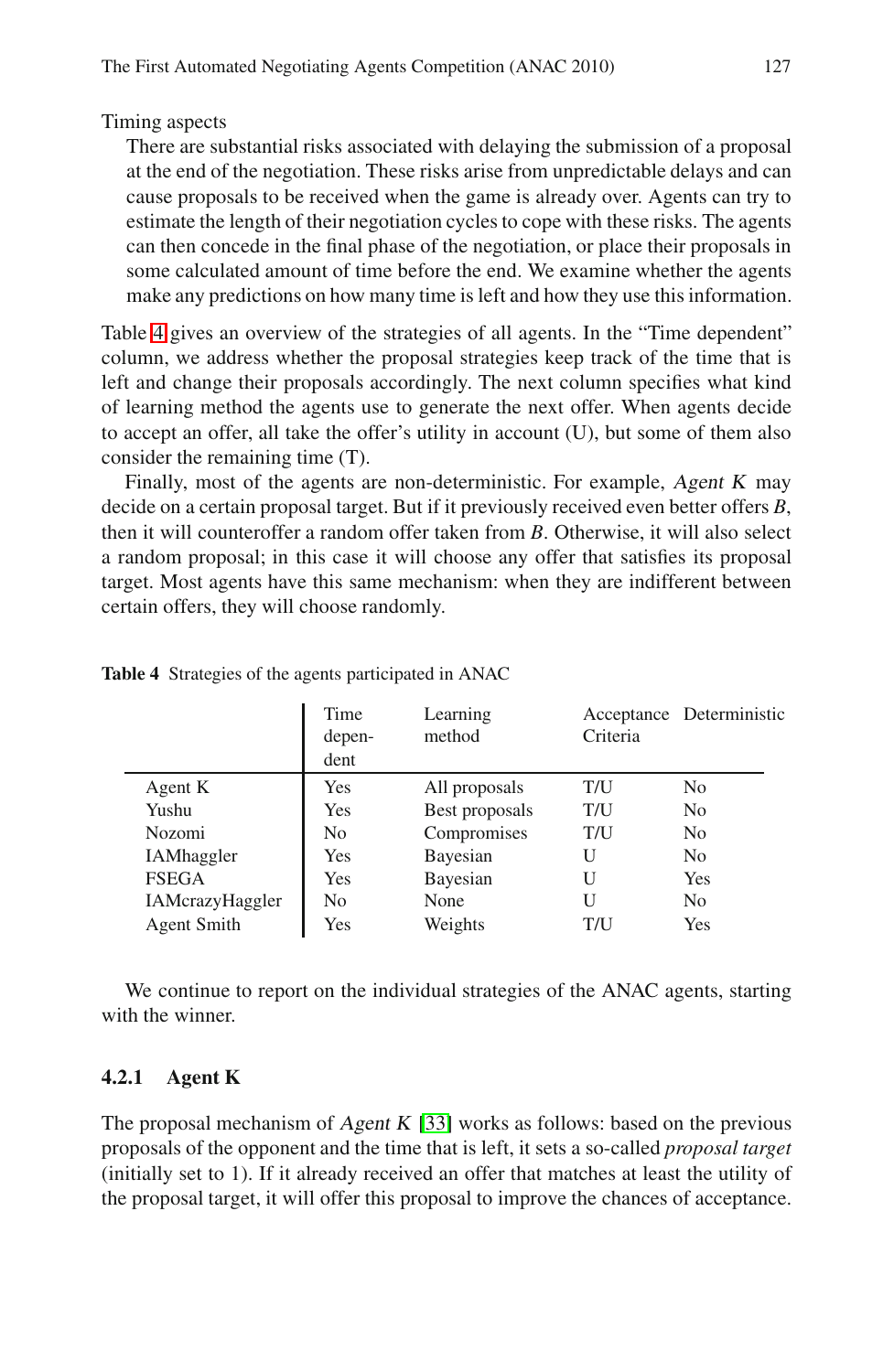Otherwise, it searches for random proposals that are at at least as good as the proposal target. If no such proposals are found, the proposal target is slightly lowered.

The agent has a sophisticated mechanism to accept an offer. It uses the mean and variance of the utility of all received offers, and then tries to determine the best offer it might receive in the future and sets its proposal target accordingly. It then accepts or rejects the offer, based on the probability that a better offer might be proposed. For more information and technical details on Agent K, see [33].

#### **4.2.2 Yushu**

Yushu [1] is a fairly simple agent that makes use of a target utility to make its next offer. As a learning mechanism, it uses the ten best proposals made by the opponent, called *suggested proposals*. It also makes an estimate of how many rounds are still left for the negotiation. Combining this information, Yushu obtains the target utility. It also keeps track of the acceptability-rate: the minimum utility it is willing to accept. To set the acceptability-rate, Yushu first finds the best possible utility that can be obtained in the domain, and accepts no less than 96% of it. When the number of estimated future rounds becomes short, this percentage is lowered to 92%.

The agent can only accept a proposal when the offered utility is above the target utility or when [the](#page-22-7) utility reaches the acceptability-rate. Provided that either of the two is the case it accepts, when there are less than eight rounds left. When there is more time, it will accept only if it cannot find a suggested proposal with a better utility. If a better suggested proposal is available, it will offer that instead.

#### **4.2.3 Nozomi**

<span id="page-15-0"></span>The proposal strategy of Nozomi [33] starts with an offer of maximum utility. It defines the gap between two parties as the differences in utility of their last offers. Depending on the gap and time that is left, it then chooses to make a certain proposal type, such as making a compromise, or staying put. Nozomi keeps track of the compromises made, but the agent does not model the utility function of the opponent.

The agent splits t[he](#page-20-1) negotiation into four intervals around 50%, 80% and 90% of the negotiation time. Based on previous offers, the gap between the two parties, and the time that is left in the negotiation, it will choose whether to accept an offer or reject it.

### **4.2.4 IAM(crazy)Haggler**

IAMhaggler and IAMcrazyHaggler (cf. [5]) are both implementations of a framework called SouthamptonAgent, thus creating a lot of similarity between the two agents. The SouthamptonAgent provides standard methods for handling offers, proposing offers and keeping track of time. The framework is the only one that also keeps track of the time that the opponent uses.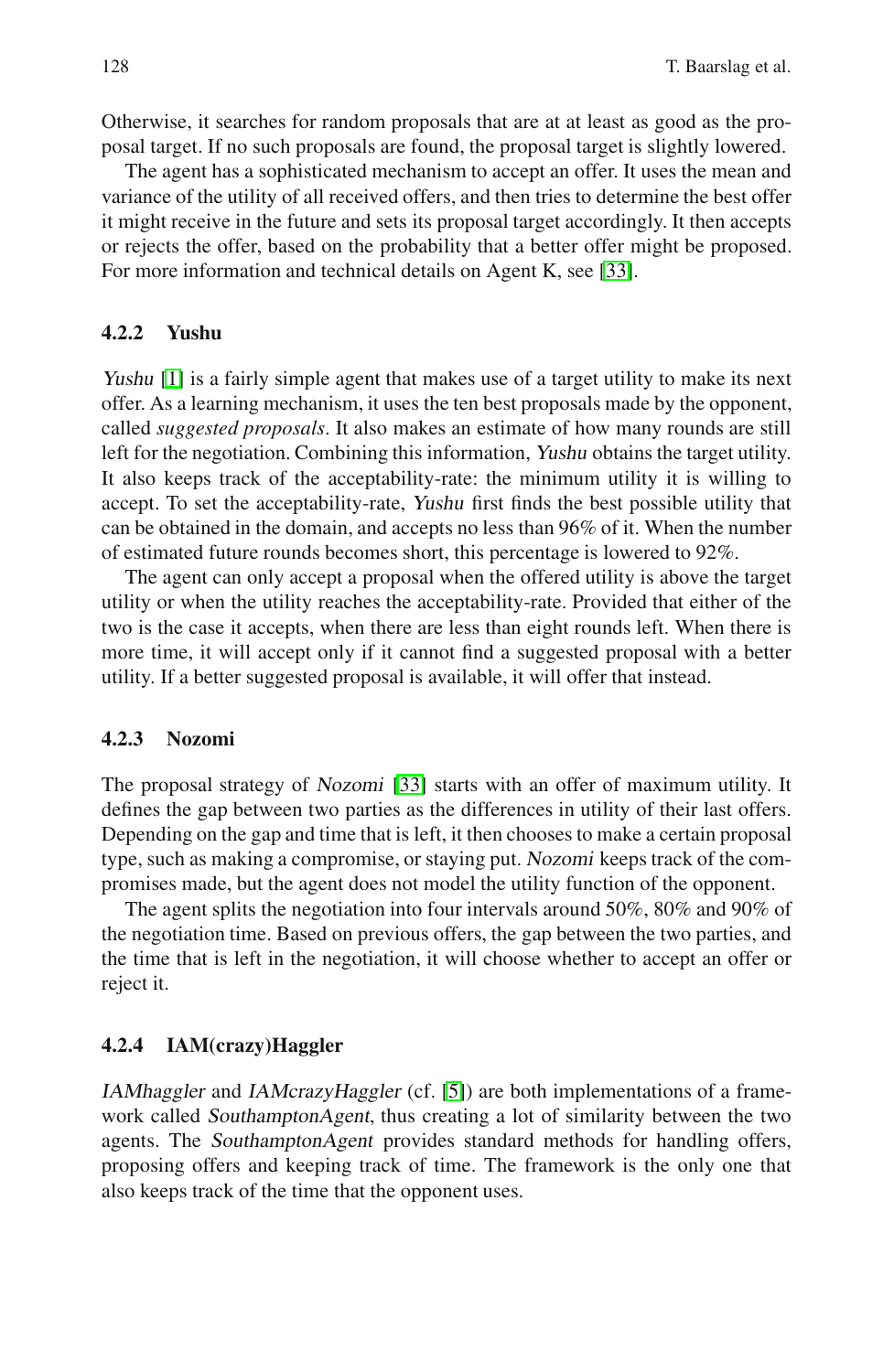IAMcrazyHaggler is a very simple take-it-or-leave-it strategy: it will make random proposals with a utility that is above a constant threshold, set to 0.9 (without discount factors it is set to 0.95). The proposal is done without regard to time or opponent moves.

IAMHaggler, on the other hand, is a fully fledged negotiation strategy, which incorporates a model of the opponent using Bayesian learning. It starts with a proposal of maximum utility and successively sets a target utility based on multiple factors, such as: the utility offered by the opponent, the time left for both agents, and the perceived opponent's profile, such as hardheadedness. Upon receiving an offer, it analyzes the previous proposals of the opponent and adapts the hypotheses on the opponent's utility function. With this opponent model, it tries to find trade-offs that satisfy the target utility.

Let *u* be the utility of the last opponent's offer. Both agents accept an offer depending on *u*, namely when either of the following three conditions is met:

- 1. When *u* is at least 98% of the utility of its own previous offer.
- 2. When *u* is at least 98% of a *maximum aspiration* constant. The default value is 0.9, but if there are discount factors it is set to 0.85 for IAMcrazyHaggler to make it reach an agree[ment](#page-22-8) sooner.
- 3. When *u* is at least 98% of the utility of its own upcoming offer.

Note that the three conditions only depend on the utility of the offer and not on the available time.

# **4.2.5 FSEGA**

Similar to Nozomi, the FSEGA strategy [25] splits the negotiation into three intervals of time and applies different sub-strategies to each interval:

- 1. The first interval consists of the starting 85% of the negotiation time and is mainly used to acquire the opponent's profile from the counter-offers.
- 2. In the next 10%, the proposal strategy still does not concede, but relaxes some conditions for selecting the next proposal to improve the chances that the opponent accepts. The agent makes only small concessions and still tries to learn the opponent's profile.
- 3. In the final 5%, FSEGA considers the time restrictions and employs a concession-based strategy to select the next offer up to its reservation value.

In the first phase of the negotiation, the accept mechanism will admit any opponent offer that is 3% better than the utility of FSEGA's last proposal. It will also always accept the best possible proposal. Otherwise, it selects a new proposal, but if the previous opponent's offer is better than the upcoming proposal it will accept it instead. After interval 1, it will also accept when it cannot find a better proposal for the opponent.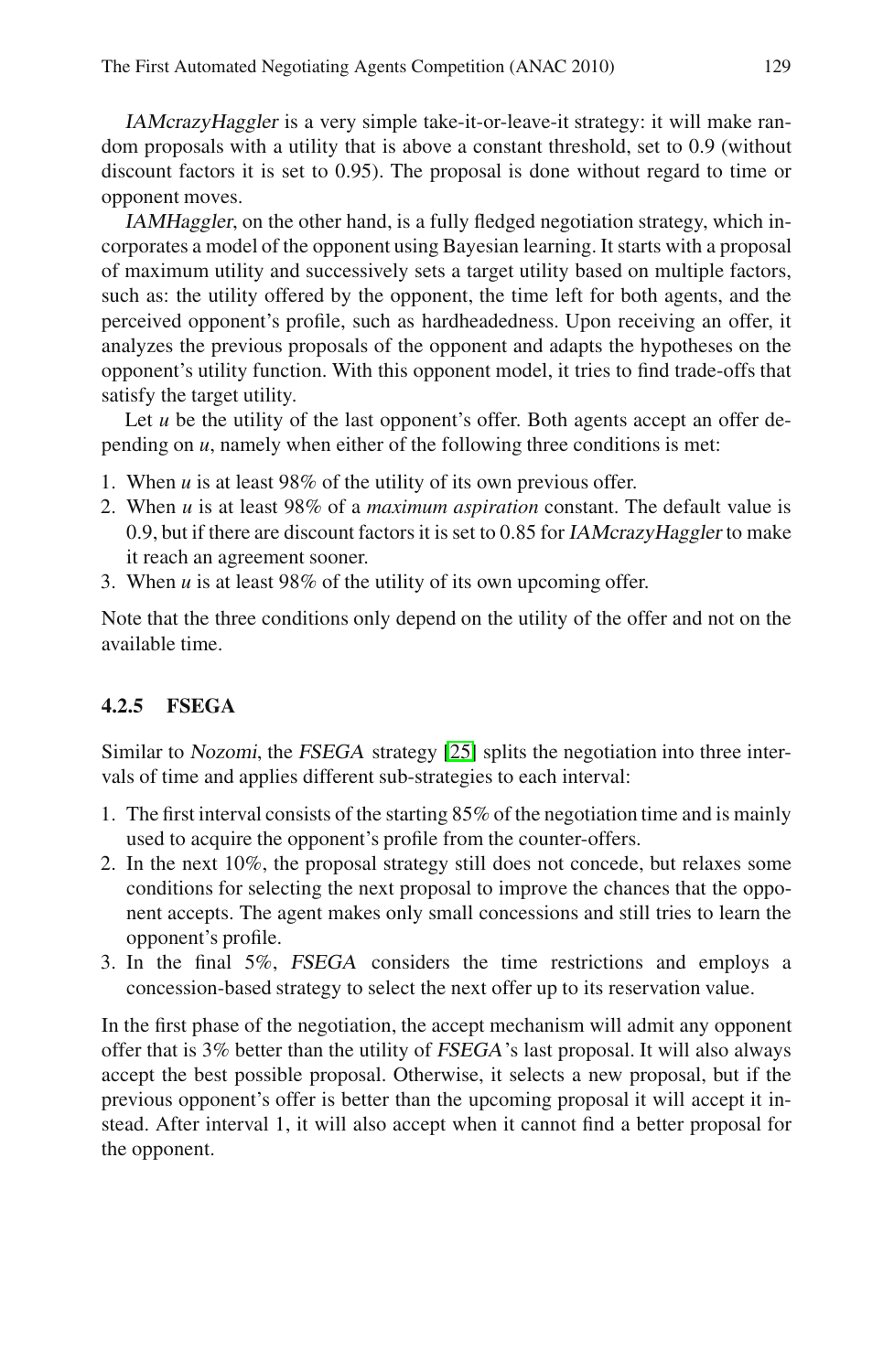130 T. Baarslag et al.

#### **4.2.6 Agent Smith**

Agent Smith [35] constructs an opponent model that represents the importance and preference for all values of each issue. The agent starts by making a first proposal of maximum utility and subsequently concedes slowly towards the opponent.

The agent accepts an offer given the following circumstances. The agents' threshold for acceptance slowly decreases over time. In the last 10 seconds of the negotiation session, Agent Smith will propose the best proposal that the opponent already proposed (even when the offer is very bad for itself). Since it previously proposed it, it is likely for a rational opponent to accept this proposal. However, an error was made in the implementation, resulting in the fact that the agent already shows this behavior after two minutes instead of three. This explains the poor performance of the agent in the competition.

### *4.3 Timing Aspects*

All agents of ANAC 2010, except for *IAMcrazyHaggler*, make concessions when the deadline approaches. Because a break-off yields zero utility for both agents, an agent that waits until the end of the negotiation takes a substantial risk. The other agent may not know t[ha](#page--1-5)t the deadline is approaching and may not concede fast enough. In addition, either the acceptance of a proposal or the (acceptable) counteroffer may be received when the game is already over. In the same manner, a real– time deadline also makes it necessary to employ a mechanism for deciding when to accept an offer.

We study the inclination of the agents of ANAC 2010 to exhibit either risk averse or risk seeking behavior regarding the timing of their proposals. In order to get a good picture of the risk management of the agents, we consider the number of break-offs that occur for every agent. Table 5 lists for each agent the percentage of negotiations that result in a break-off. All break-offs occur due to the deadline being reached or an occasional agent crash on a big domain.

|                        | Break-off percentage per domain |          |               |     |
|------------------------|---------------------------------|----------|---------------|-----|
| Agent                  | <b>Itex-Cyp</b>                 | Eng-Zimb | <b>Travel</b> | Avg |
| Agent K                | 22%                             | 6%       | 63%           | 30% |
| Yushu                  | 36%                             | $0\%$    | 90%           | 42% |
| Nozomi                 | 25%                             | 17%      | 75%           | 39% |
| <b>IAMhaggler</b>      | 11%                             | $0\%$    | 63%           | 25% |
| <b>FSEGA</b>           | 22%                             | $0\%$    | 100%          | 41% |
| <b>IAMcrazyHaggler</b> | 72%                             | 23%      | 83%           | 59% |
| <b>Agent Smith</b>     | $0\%$                           | $0\%$    | 98%           | 33% |

Table 5 Percentage of all failed negotiations of every agent per domain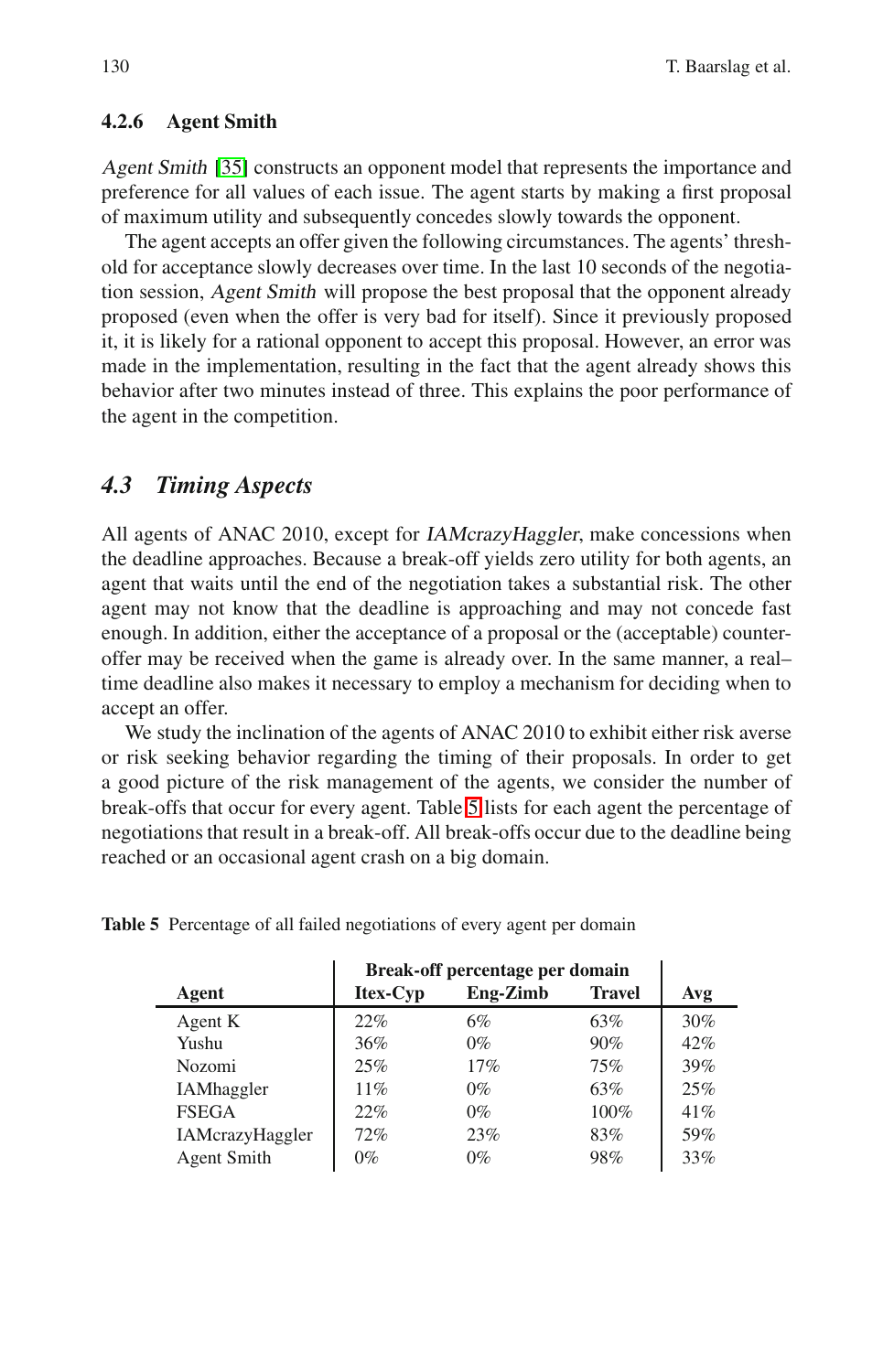The number of break-offs in the Travel domain stands out compared to the other domains. Recall that this is the biggest domain of ANAC 2010, with 188,160 possible propos[als. Mo](#page-15-0)st of the agents had a lot of problems dealing with this domain. In a large domain it takes too much time to enumerate all proposals or to work with an elaborate opponent model. For example the FSEGA agent was unable to finish a single negotiation. Only Agent <sup>K</sup>, Nozomi and IAM(crazy)Haggler were able to effectively negotiate with each other on this domain.

With respect to the number of break-offs, IAMHaggler performs very well on all domains, while IAMcrazyHaggler ranks as the worst of all agents. This is to be expected, as its proposal generating mechanism does not take into account the time or the opponent (see Section 4.2.4 for an overview of its strategy). There is an interesting trade-off here: when IAMcrazyHaggler manages to reach an agreement, it always scores a utility of at least 0.9, but most of the time it scores 0 because the opponent will not budge.

The exact opposite of IAMcrazyHaggler is the strategy of Agent Smith. Because of an implementation error, Agent Smith accepts any proposal after two minutes, instead of three minutes. This explains why it did not have any break-offs on Itex– Cypress and England–Zimbabwe. The reason for the break-offs on the Travel domain is due to crashing of its opponent model. The importance of the timing aspects is underlined by the performance of Agent Smith: a small timing error resulted in very poor scoring on all three domains.

# **5 Design of Future ANAC**

After ANAC 2010 was held at AAMAS-10, the participating teams had a closing discussion. This discussion yielded valuable suggestions for improving the design of future ANAC competitions. The consensus among participants was that the basic structure of the game should be retained. In the discussion between the participating teams and interested parties, we decided to leave further complicating factors out and not introduce too many innovations for the next year. This includes issue interdependencies, a richer negotiation protocol, different evaluation criteria, repeating scenarios (i.e.: multiple negotiation sessions), self–play and changes to the real–time deadline setup.

For the next ANAC in 2011 we decided that the teams participated in the first ANAC agree on the modifications to the rules and thus it was jointly agreed that the following modifications should be made into effect:

- Domains with discount factors should be included in the tournament.
- Changes should be made to the deadline setup and the selection criteria of the domains, that is, how to select a wide variety of domains without bias.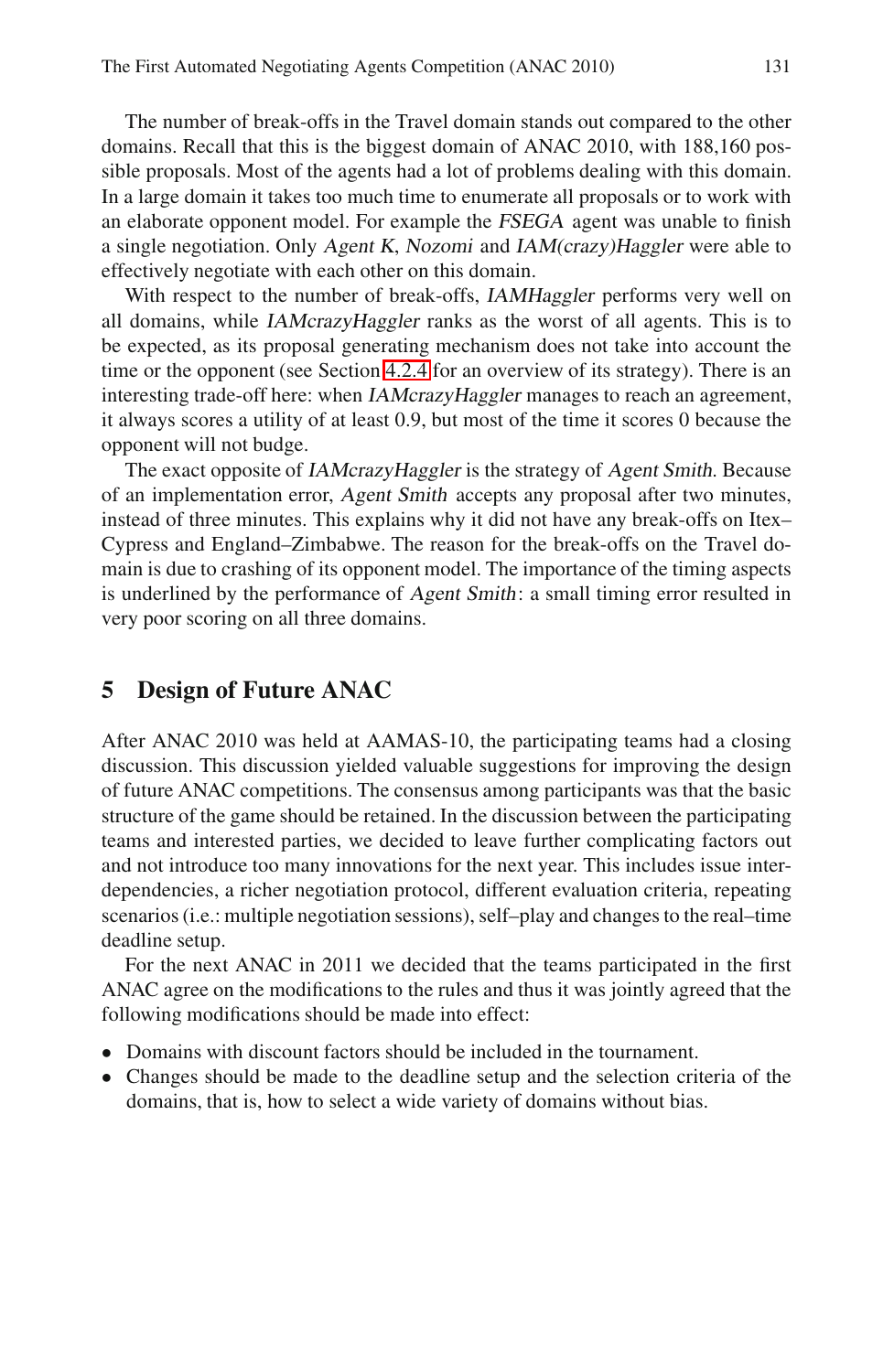132 T. Baarslag et al.

We detail the specific changes below.

### **5.0.1 Domains**

ANAC 2011 will have domains that have discount factors. Without discount factors the current negotiation setup offers no incentive to accept an offer, except for right before the deadline. Waiting until the end of the round is an optimal strategy, except in the rare case that the opponent makes a mistake that might be retracted in the following round. Because of the lack of discount factors, almost every negotiation between the agents took the entire negotiation time of three minutes each to reach an agreement. Adding discount factors should provide more interesting negotiations with faster deals. The future ANAC setup could also be made more challenging by adding domains that contain continuous issues, such as real–valued price issues.

#### **5.0.2 Issue Predictability**

When le[arnin](#page-10-0)g the opponent's preference profile, a learning technique usually makes assumptions about the structure of the domain and preference profile (e.g., [4, 9, 38]). Negotiation strategies can try to exploit the internal structure of the issues in order to improve their proficiency. For example, a learning technique benefits from the information that a certain issue is *predictable*. Informally, an issue is called predictable when the global properties of its evaluation function is known. To illustrate, let us consider the discrete issue "Amount of funding" from the Zimbabwe– England domain (cf. Section 3.2). Its values are: no agreement, \$10 billion, \$50 billion, or \$100 billion. Even when we do not know which party we are dealing with, we can be confident that the utility of a particular value is either increasing or decreasing in the amount of funding. A price issue like this is typically predictable, where more is either better or worse for a negotiating party. Other issues, e.g. color, can be less predictable and therefore learning the preferences of color is more difficult. In order to improve the efficiency of the learning algorithms, we intend to eventually introduce (un)predictability labels.

#### **5.0.3 Deadline**

The real–time deadline of ANAC is considered a nice challenge to the competitors. The agents had three minutes each to deliberate. This means agents have to keep track of both their own time and the time the opponent has left. For a future ANAC setup, we may choose a simpler protocol where both agents have a shared time window of three minutes.

### **6 Summary and Conclusion**

This paper describes the first automated negotiating agents competition. Based on the process, the submissions and the closing session of the competition we believe that our aim has been accomplished. Recall that we set out for this competition in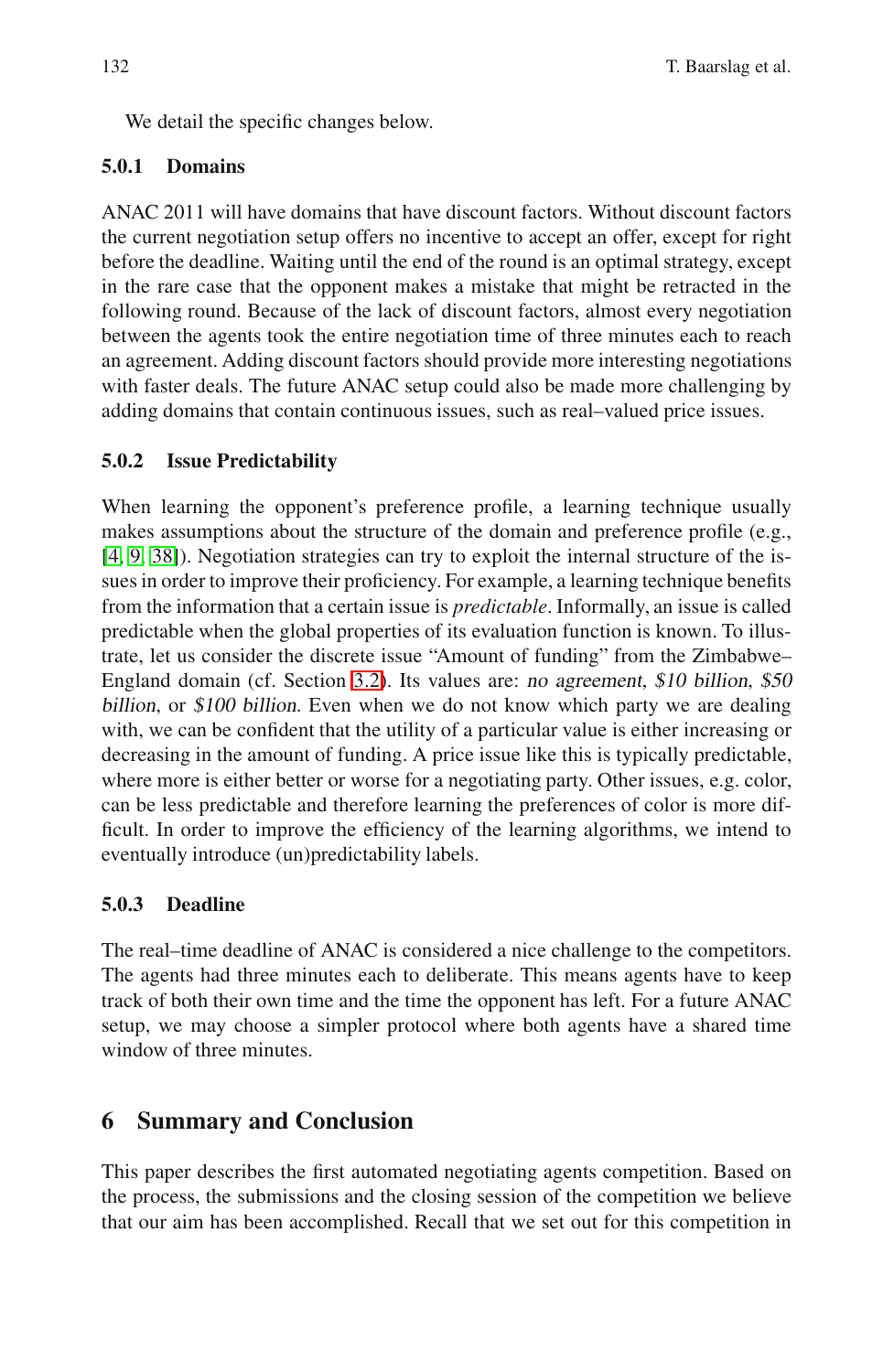order to steer the research [in](#page-20-2) the area bilateral multi-issue closed negotiation. The competition has achieved just that. Seven teams have participated in the first competition and we hope that many more will participate in the following competitions.

One of the successes of ANAC lies in the development of state-of-the-art negotiation strategies that co–evolve every year. This incarnation of ANAC already yielded seven new strategies and we hope that next year will bring even more sophisticated negotiation strategies. ANAC also has an impact on the development of GENIUS. We have released a new, public build of  $GENIUS<sup>1</sup>$  containing all relevant aspects of ANAC. In particular, this includes all domains, preference profiles and agents that were used in the competition. This will make the complete setup of ANAC available to the negotiation research community.

Not only have we learnt from the strategy concepts introduced in ANAC, we have also gained understanding in the correct setup of a negotiation competition. The joint discussion with the teams gives great insights into the organizing side of the competition.

To summarize, the agents developed for ANAC are the first step towards creating autonomous bargaining agents for real negotiation problems. We plan to organize the second ANAC in conjunction with the next AAMAS conference in 2011.

**Acknowledgements.** We would like to thank all participating teams of the University of Southampton, Nagoya Institute of Technology, Babes Bolyai and TU Delft and their representatives at AAMAS. We thank the ACAN and AAMAS organizers for enabling us to host ANAC. We are indebted to Dmytro Tykhonov his work on GENIUS and for helping organize this event. Furthermore, we would like to thank the sponsors of Bar-Ilan University and TU Delft.

# <span id="page-20-0"></span>**References**

- 1. An, B., Lesser, V.: Yushu: a heuristic-based agent for automated negotiating competition. In: Ito, T., et al. (eds.) New Trends in Agent-Based Complex Automated Negotiations. SCI, vol. 383, pp. 145–149. Springer, Heidelberg (2011)
- <span id="page-20-1"></span>2. Aumann, R.J., Hart, S. (eds.): Handbook of Game Theory with Economic Applications, March 1992. Handbook of Game Theory with Economic Applications, vol. 1. Elsevier, Amsterdam (1992)
- 3. Max, H.: Bazerman and Margaret A. Neale. Negotiator rationality and negotiator cognition: The interactive roles of prescriptive and descriptive research. In: Young, H.P. (ed.) Negotiation Analysis, pp. 109–130. The University of Michigan Press (1992)
- <span id="page-20-2"></span>4. Coehoorn, R.M., Jennings, N.R.: Learning an opponent's preferences to make effective multi-issue negotiation tradeoffs (2004)
- 5. Gerding, E.H., Williams, C.R., Robu, V., Jennings, N.R.: Iamhaggler: A negotiation agent for complex environments. In: Ito, T., et al. (eds.) New Trends in Agent-Based Complex Automated Negotiations. SCI, vol. 383, pp. 151–158. Springer, Heidelberg (2011)

<sup>1</sup> http://mmi.tudelft.nl/negotiation/index.php/Genius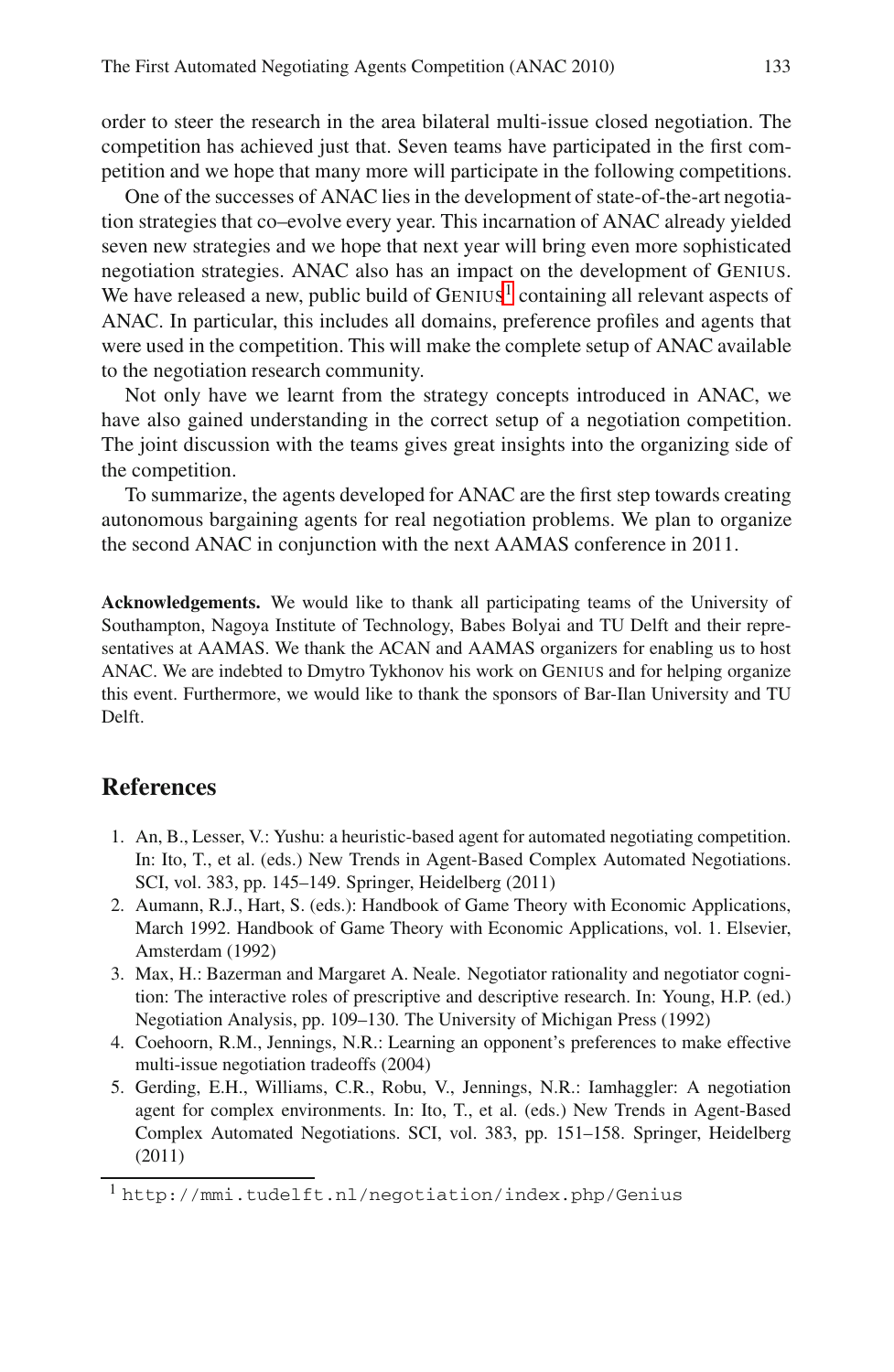- <span id="page-21-13"></span>6. Diniz da Costa, A., de Lucena, C.J.P., Torres da Silva, V., Azevedo, S.C., Soares, F.A.: Art Competition: Agent Designs to Handle Negotiation Challenges. In: Falcone, R., Barber, S.K., Sabater-Mir, J., Singh, M.P. (eds.) Trust 2008. LNCS (LNAI), vol. 5396, pp. 244–272. Springer, Heidelberg (2008)
- <span id="page-21-3"></span>7. Erev, I., Roth, A.: Predicting how people play games: Reinforcement learning in experimental games with unique, mixed strategy equilibrium. American Economic Review 88(4), 848–881 (1998)
- <span id="page-21-0"></span>8. Faratin, P., Sierra, C., Jennings, N.R.: Negotiation decision functions for autonomous agents. Int. Journal of Robotics and Autonomous Systems 24(3-4), 159–182 (1998)
- <span id="page-21-1"></span>9. Faratin, P., Sierra, C., Jennings, N.R.: Using similarity criteria to make negotiation tradeoffs. Journal of Artificial Intelligence 142(2), 205–237 (2003)
- <span id="page-21-5"></span>10. Shaheen, S.: Fatima, Michael Wooldridge, and Nicholas R. Jennings. Multi-issue negotiation under time constraints. In: AAMAS 2002: Proceedings of the First International Joint Conference on Autonomous Agents and Multiagent Systems, pp. 143–150. ACM Press, New York (2002)
- <span id="page-21-14"></span>11. Fullam, K.K., Klos, T.B., Muller, G., Sabater, J., Schlosser, A., Barber, K.S., Rosenschein, J.S., Vercouter, L., Voss, M.: A specification of the agent reputation and trust (art) testbed: experimentation and competition for trust in agent societies. In: The 4th International Joint Conference on Autonomous Agents and Multi Agent Systems (AAMAS), pp. 512–518. ACM Press (2005)
- <span id="page-21-12"></span>12. Greenwald, A., Stone, P.: Autonomous bidding agents in the trading agent competition. IEEE Internet Computing 5(2), 52–60 (2001)
- <span id="page-21-9"></span>13. Hindriks, K., Tykhonov, D.: Towards a quality assessment method for learning preference profiles in negotiation (2008)
- <span id="page-21-2"></span>14. Ito, T., Hattori, H., Klein, M.: Multi-issue negotiation protocol for agents: Exploring nonlinear utility spaces (2007)
- 15. Jonker, C.M., Robu, V., Treur, J.: An agent architecture for multi-attribute negotiation using incomplete preference information. Journal of Autonomous Agents and Multi-Agent Systems 15(2), 221–252 (2007)
- <span id="page-21-11"></span>16. Keeney, R.L., Raiffa, H. (eds.): Decisions with Mutliple Objectives. Cambridge University Press (1976)
- <span id="page-21-10"></span>17. Kersten, G.E., Noronha, S.J.: Rational agents, contract curves, and inefficient compromises report. In: Working papers, International Institute for Applied Systems Analysis (1997)
- <span id="page-21-8"></span>18. Kersten, G.E., Zhang, G.: Mining inspire data for the determinants of successful internet negotiations. InterNeg Research Papers INR 04/01 Central European Journal of Operational Research (2003)
- <span id="page-21-7"></span><span id="page-21-6"></span>19. Kraus, S.: Strategic Negotiation in Multiagent Environments. MIT Press (October 2001)
- 20. Kraus, S., Wilkenfeld, J., Zlotkin, G.: Multiagent negotiation under time constraints. Artificial Intelligence 75(2), 297–345 (1995)
- 21. Lax, D.A., Sebenius, J.K.: Thinking coalitionally: party arithmetic, process opportunism, and strategic sequencing. In: Young, H.P. (ed.) Negotiation Analysis, pp. 153–193. The University of Michigan Press (1992)
- <span id="page-21-4"></span>22. Lin, R., Kraus, S., Tykhonov, D., Hindriks, K., Jonker, C.M.: Supporting the design of general automated negotiators. In: Proceedings of the Second International Workshop on Agent-Based Complex Automated Negotiations, ACAN 2009 (2009)
- <span id="page-21-15"></span>23. Lin, R., Kraus, S., Wilkenfeld, J., Barry, J.: Negotiating with bounded rational agents in environments with incomplete information using an automated agent. Artificial Intelligence 172(6-7), 823–851 (2008)